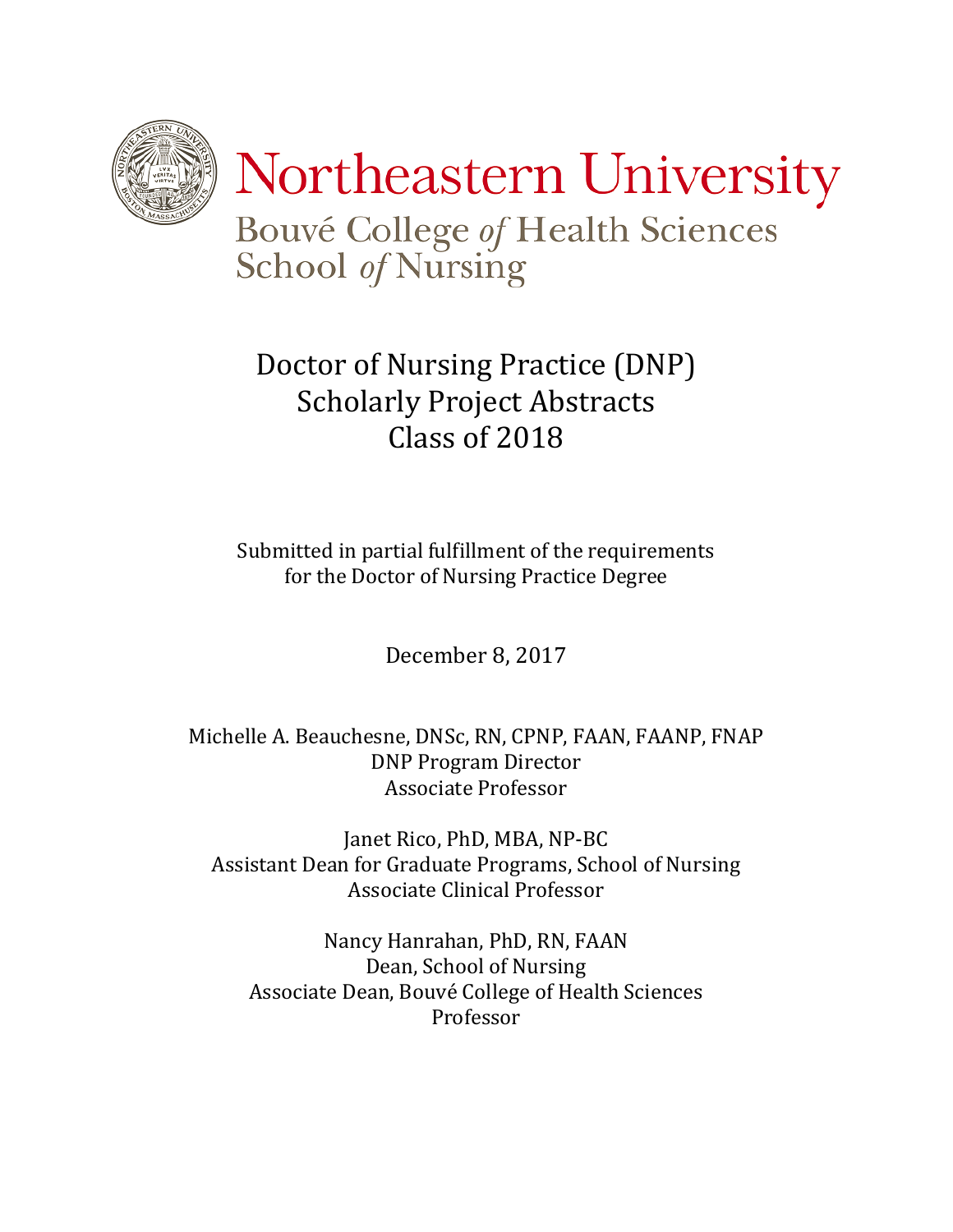

Northeastern University

Bouvé College of Health Sciences School of Nursing

# Doctor of Nursing Practice (DNP) Scholarly Projects Class of 2018

## **Student Speaker:**

Claire Seguin

- 1. Cecilia Briggs, MSN, FNP-BC DNP Scholarly Project Title: *Using Interviews to Explore the Concept of Autonomy in Nurse Practitioners Working in a University Health Setting* DNP Scholarly Project Advisor: Karen Pawelek, DNP, APRN, Part-Time Lecturer, Northeastern University, Boston MA; APRN in Family Practice at Northeast Medical Group, Yale New Haven Hospital, New Haven CT Expert Mentor: Erin Simmons, MSN, ANP, Director of Health Services, Curry College, Milton MA
- 2. Cynthia L. Browne, MS, RN, ANP-BC DNP Scholarly Project Title: *Medication Reconciliation in an Outpatient Clinic: Facilitators and Barriers to Guide Quality Improvement* DNP Scholarly Project Advisor: Sara Mosadegh, DNP, RN, CPON, Affiliate Associate Professor, Northeastern University, Boston MA Expert Mentor: Scott Kinlay, PhD, MBBS, Associate Chief, Cardiology; Director, Cardiac Catheterization Laboratory & Vascular Medicine, VA Boston Healthcare System, Boston MA
- 3. Linda Cahill, MSN, RN

DNP Scholarly Project Title: *Confidence Levels of School Nurses in the Care of Students Identifying as Lesbian, Gay, Bisexual, Transgender and Questioning (LGBTQ)*

DNP Scholarly Project Advisor: Fidelindo Lim, DNP, CCRN, Affiliate Associate Professor, Northeastern University, Boston MA; Clinical Assistant Professor, New York University, New York NY

Expert Mentor: Jeff Perrotti, MA, CAS, Director of the Safe Schools Program, Department of Elementary and Secondary Education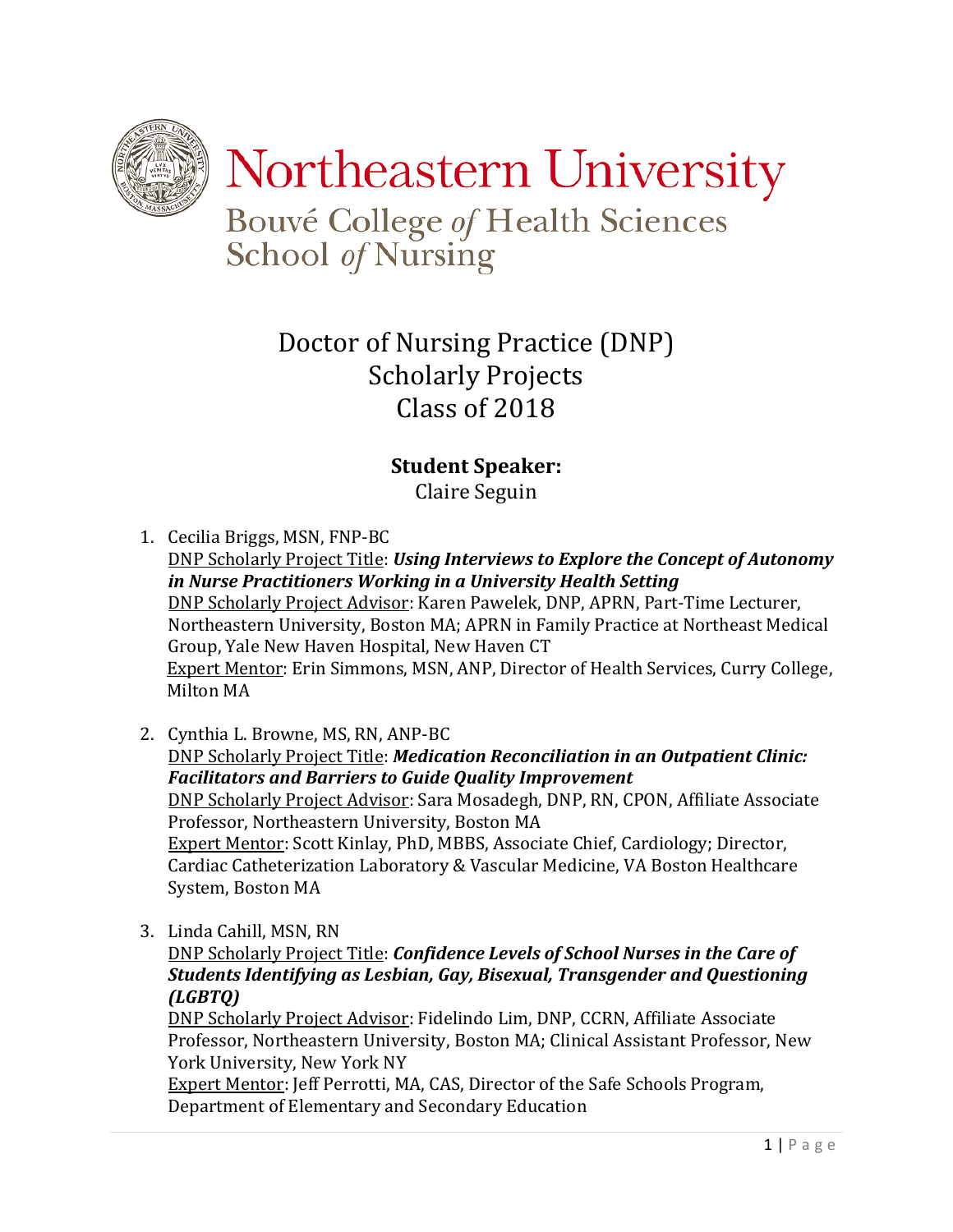4. Teresa Buckley Dean, MS, RN

DNP Scholarly Project Title: *The Understanding of Pediatric Nurse Practitioners' Knowledge of Healthcare for Homeless Children*

DNP Scholarly Project Advisor: Pooja Bhalla, DNP, RN, Affiliate Associate Professor, Northeastern University, Boston MA; Vice President of Programs for Illumination Foundation, Orange County CA

**Expert Mentor: Elmer R. Freeman, MSW, Director of Urban Health Programs and** Policy, Northeastern University, Boston MA; Executive Director of Center for Community Health Education Research and Service, Inc., Boston MA

5. Carol Femia, MSN, RNC, IBCLC

## DNP Scholarly Project Title: *An Exploration into Infant Feeding Practices of Asian Women in the Greater Lowell Area*

DNP Scholarly Project Advisor: Leslie Altimier, DNP, RN, NEA-BC, Affiliate Associate Professor, Northeastern University, Boston MA; Director of Clinical Research and Innovation, Philips Healthcare

Expert Mentor: Laurie Perras, BSN, IBCLC, Lactation Consultant, Lowell General Hospital, Lowell MA

6. Jennifer D. Fonseca, MSN, ARNP, ANP-BC

## DNP Scholarly Project Title: *Exploring Current Practice Trends and Patient Factors that Affect Quality of Care and Hospital Admissions among Newly Diagnosed Adult Veterans with Diabetes Mellitus Type 2*

DNP Scholarly Project Advisor: Kelly McCue, DNP, RN, AOCNS, Part-Time DNP Faculty, Northeastern University, Boston MA; Director of Operations Oncology, Breast and Center for Wound Healing; Oncology Clinical Nurse Specialist, Brattleboro Memorial Hospital, Brattleboro VT

Expert Mentor: Michelle Walder, DNP, ARNP-BC, CHSE, Clinical Educator, West Palm Beach VA Medical Center, Riviera Beach FL

7. Kerry Gaj, MSN, AG-ACNP-BC

## DNP Scholarly Project Title: *Pericardial Effusion in Post Cardiac Transplantation: A Retrospective Chart Review*

DNP Scholarly Project Advisor: Colleen McIlvennan, DNP, ANP-BC, Affiliate Professor, Northeastern University, Boston MA; Advanced Heart Failure, Mechanical Circulatory Support and Cardiac Transplant Nurse Practitioner, University of Colorado Denver, Anschutz Medical Center and University of Colorado School of Medicine, Denver CO

Expert Mentor: Nasrien Ibrahim, MD, FACC, FHFSA, Division of Advanced Heart Disease and Cardiac Transplantation, Massachusetts General Hospital, Harvard Medical School, Boston MA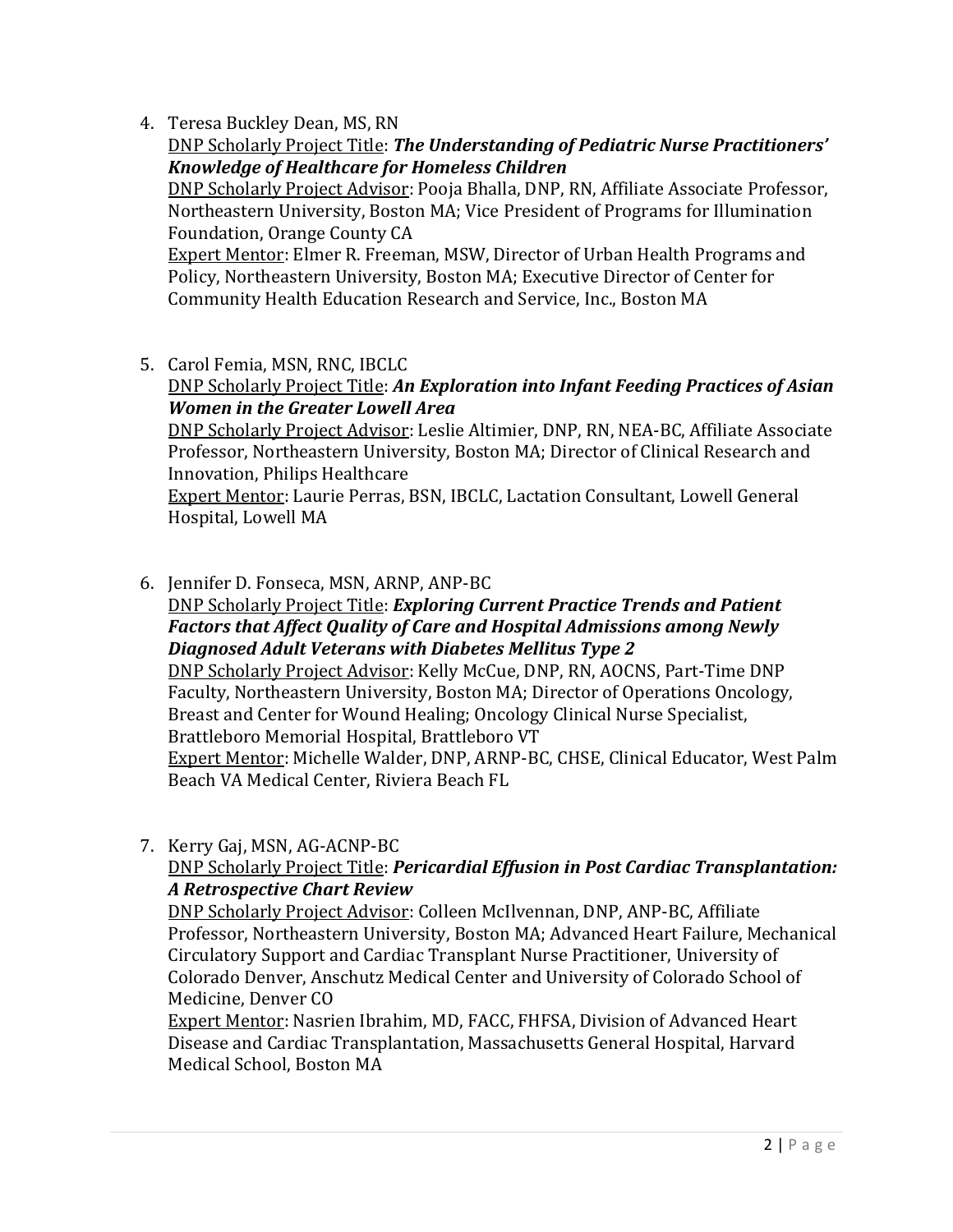## 8. Alison Gilmore, MS, RN

## DNP Scholarly Project Title: *Nurse Perception of Patient Handoff with the Unplanned Direct Clinic Admission*

DNP Scholarly Project Advisor: Christopher Callahan, DNP, RN, Affiliate Associate Professor, Northeastern University, Boston MA; Nurse Manager, Neuromuscular Diagnostic Center, Massachusetts General Hospital, Boston MA Expert Mentor: Karen Reilly, DNP, RN, MBA, Associate Chief Nurse, Critical Care, Cardiovascular and Surgical Services, Brigham and Women's Hospital, Boston MA

9. Jenny M. Gormley, MSN, RN, NCSN

## DNP Scholarly Project Title: *School Nurse Advocacy for Student Health, Safety and School Attendance: Impact of an Educational Activity*

DNP Scholarly Project Advisor: Melissa Taylor, DNP, MPH, RNC-OB, CEN, CPEN, Affiliate Associate Professor, Northeastern University, Boston MA; Emergency Department Flow Coordinator, The Christ Hospital, Cincinnati OH Expert Mentor: Erin D. Maughan, PhD, MS, RN, APHN-BC, FAAN, FNASN, Director of Research, National Association of School Nurses

## 10. Kathleen A. Hassey, M.Ed, BSN, BA RN

## DNP Scholarly Project Title: *Assessing the Knowledge and Interest of Massachusetts School Nurses Regarding the Use of Telehealth Technology in the School Health Office*

DNP Scholarly Project Advisor: Mary Jane O'Brien, PhD, RN, CPNP, Affiliate Associate Professor, Northeastern University, Boston MA; Director of Health Services, Boston Public Schools, Boston MA

Expert Mentor: Tamara Bland, DNP, CPNP-PC, Nurse Practitioner, University of Tennessee, Knoxville TN

11. Ingrid Herrera-Capoziello, MSN, RN-BC, CNS

## DNP Scholarly Project Title: *Development of an Education Program to Increase Nurse Knowledge and Confidence on the Use of Continuous Subcutaneous Insulin Infusion Pumps to Maintain Blood Glucose at Target Goal in the Hospitalized Adult Post-Operative Patient*

DNP Scholarly Project Advisor: Sharon O'Donoghue, DNP, RN, Affiliate Associate Professor, Northeastern University, Boston MA; Nurse Specialist, Beth Israel Deaconess Medical Center, Boston MA

Expert Mentor: Rubin Diaz, MSN, FNP-BC, CDE, BC-ADM, Diabetes NP, Hospital for Special Surgery, New York NY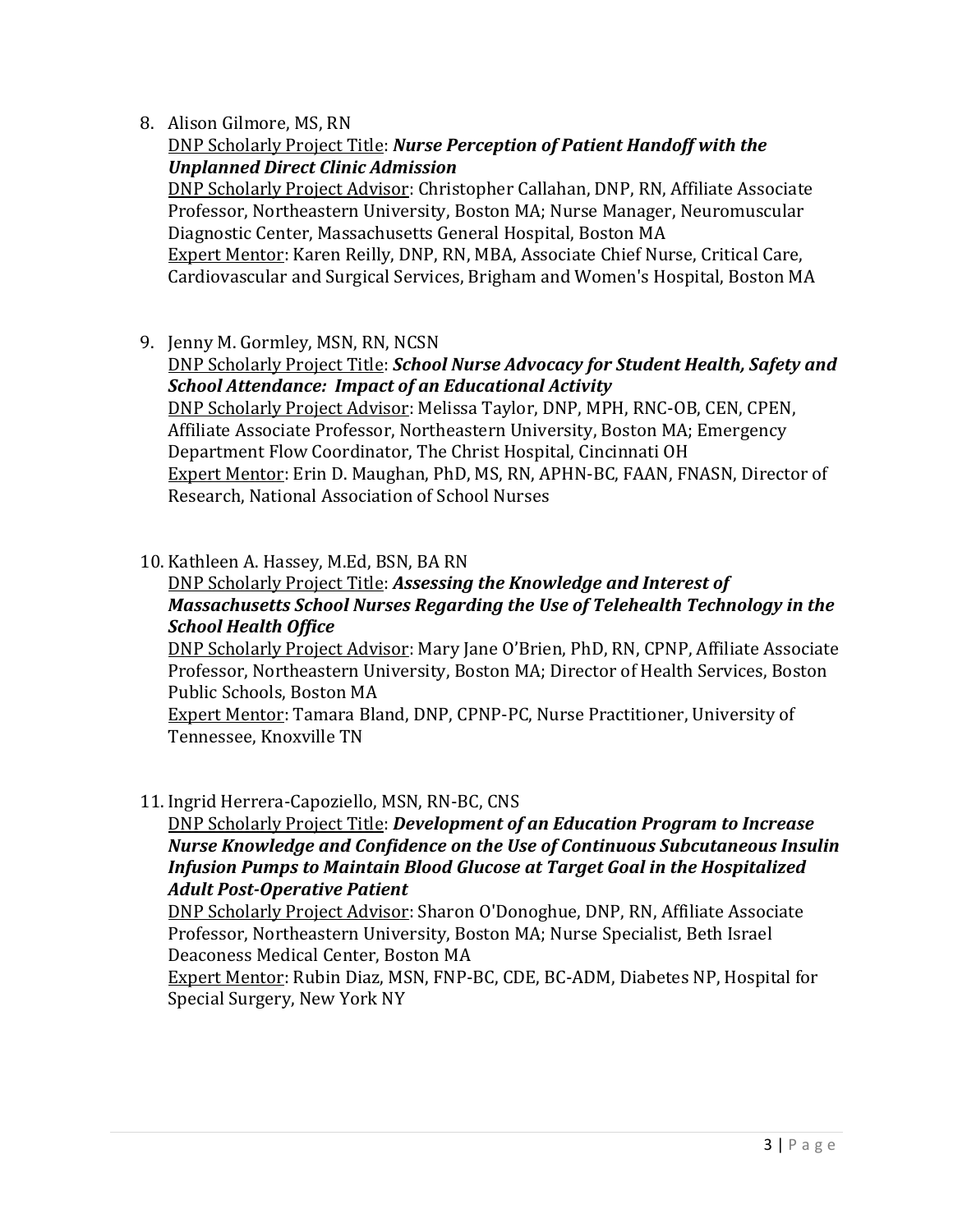## 12. Allyson Kayton, MSN, APRN, NNP-BC

DNP Scholarly Project Title: *Comparing Heart Rate Characteristic (HRC) Index Score and Magnetic Resonance Imaging (MRI) Severity of Injury Score in Neonates with Hypoxic-Ischemic Encephalopathy (HIE) Undergoing Therapeutic Hypothermia(TH)*

DNP Scholarly Project Advisor: Elizabeth Sharpe, DNP, ARNP, NNP-BC, VA-BC, FAANP, Affiliate Associate Professor, Northeastern University, Boston MA; Associate Professor Clinical Nursing, Specialty Director NNP Program, Ohio State University, Columbus OH

Expert Mentor: Michael Weiss, MD, Associate Professor of Pediatrics, UF Health Stands Children's Hospital, Gainesville FL

## 13. Ann Marie Klaver, MSN, RN

DNP Scholarly Project Title: *Evaluation and Enhancement of the Knowledge and Confidence of School Nurses in Massachusetts Regarding Diabetes Numeracy* DNP Scholarly Project Advisor: Anne Mingolelli, DNP, MSN, PHMNP-BC, APRN-BC, Affiliate Associate Professor, Northeastern University, Boston MA Expert Mentor: Maryanne Quinn, MD, MPH, Staff Physician, Boston Children's Hospital, Boston MA; Assistant Professor of Pediatrics, Harvard Medical School, Boston MA

## 14. Christine LaGrasta, MS, RN, CPNP PC/AC

## DNP Scholarly Project Title: *Clinical Descriptors of Pneumothorax Following Pediatric Cardiac Surgery*

DNP Scholarly Project Advisor: Jean Connor, PhD, RN, CPNP, FAAN, Affiliate Professor, Northeastern University, Boston MA; Director Nursing Research, Cardiovascular & Critical Care, Boston Children's Hospital, Boston MA Expert Mentor: Mary McLellan, MPH, BSN, RN, CPN. Clinical Educator, Clinical Research Coordinator, Boston Children's Hospital, Boston MA

## 15. Kierrah Leger, MS, RN

## DNP Scholarly Project Title: *Understanding Meaningful Recognition in Pediatric Surgical Staff*

DNP Scholarly Project Advisor: Debra Lajoie, PhD, MSN, RN, Affiliate Professor, Northeastern University, Boston MA; Director of Nursing Research Surgical Programs, Nurse Scientist Surgical Programs and Emergency Services, Boston Children's Hospital, Boston, MA

Expert Mentor: Laura J. Wood, DNP, RN, NEA-BC, Senior Vice President, Patient Care Operations & Chief Nursing Officer, Sporing Carpenter Chair for Nursing, Boston Children's Hospital, Boston MA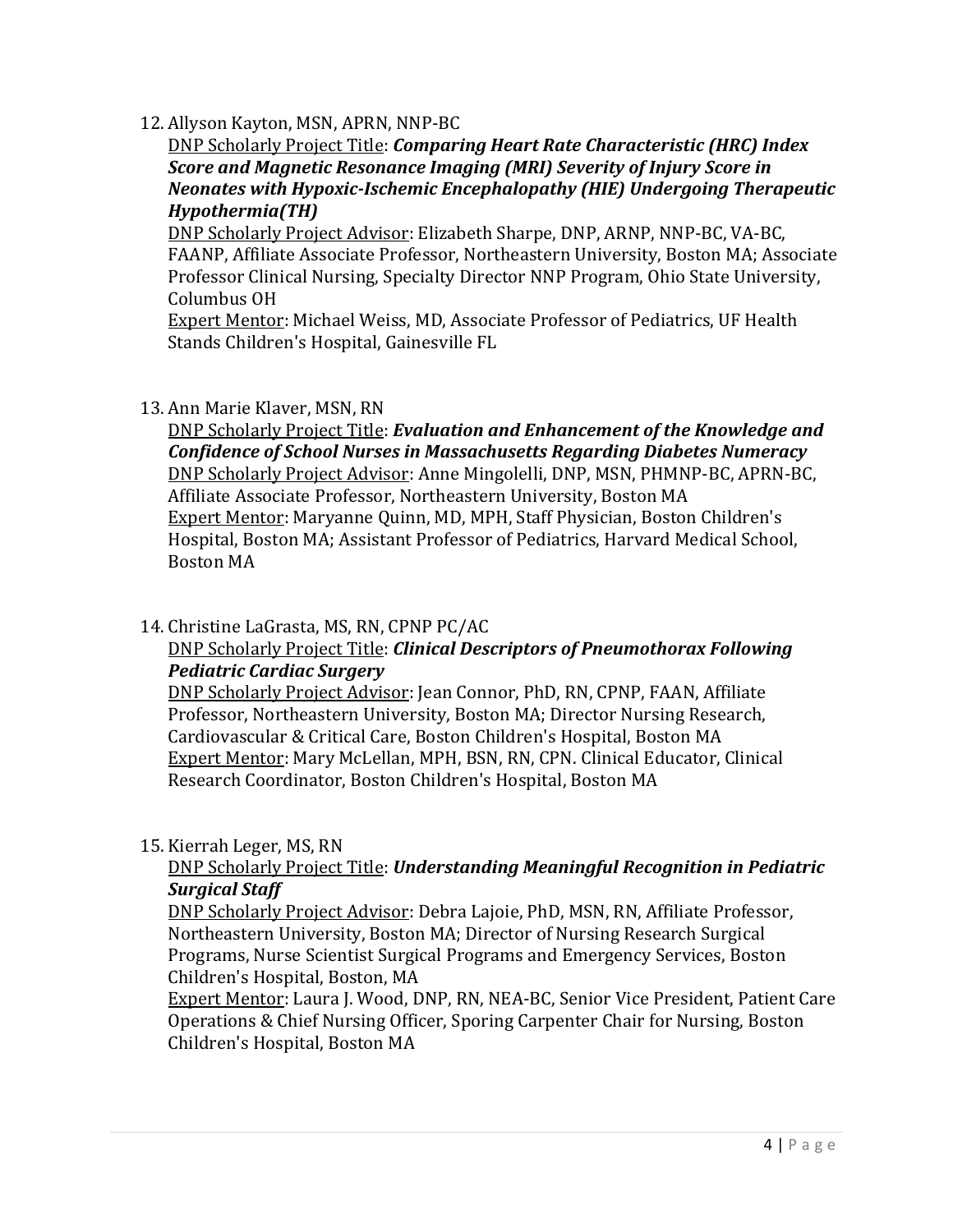#### 16. Julia Lukovsky, MSN, ANP-BC

DNP Scholarly Project Title: *A Survey of Hospice and Palliative Care Nurses' and Holistic Nurses' Perceptions of Spirituality and Spiritual Care* DNP Scholarly Project Advisor: Elizabeth McGrath, DNP, APRN, AGACNP-BC, AOCNP, ACHPN, Affiliate Associate Professor, Northeastern University, Boston, MA; Nurse Practitioner, Medical Oncology, Assistant Professor of Medicine, Dartmouth-Hitchcock, Nashua, NH, Dartmouth College, Hanover NH Expert Mentor: Carolyn Sun, PhD, RN, ANP-BC, Associate Research Scientist, Columbia University, New York Presbyterian New York NY

17. Nancy P. Mizzoni, MSN, RN, CPNP

DNP Scholarly Project Title: *To Determine if the Administration of Glucose Gel Prevents the Need for Intravenous Glucose in Infants with Hypoglycemia* DNP Scholarly Project Advisor: Patricia Fleck, PhD, RN, NNP-BC, Affiliate Associate Professor, Northeastern University, Boston MA Expert Mentor: Joanna Vaille, MSN, RNC-OB, C-EFM, Director of Maternal Infant Unit, Emerson Hospital, Concord MA

#### 18. Terri L. Moore, MS, APRN, NNP-BC

DNP Scholarly Project Title: *Retrospective Chart Review to Evaluate Preterm Thermoregulation in Neonatal Resuscitation Program 7th Edition* DNP Scholarly Project Advisor: Wakako Eklund, DNP, NNP-BC, Affiliate Associate Professor Northeastern University, Boston MA; Neonatal Nurse Practitioner, Pediatrix Medical Group of Tennessee, Nashville TN, Expert Mentor: Abbot Laptook, MD, Professor of Pediatrics, The Warren Alpert Medical School of Brown University, Providence RI; Medical Director, Neonatal Intensive Care Unit, Women & Infants Hospital, Providence RI

## 19. Jill A. Taylor Pedro, MSN, RN, ACNS-BC, ONC

## DNP Scholarly Project Title: *Evaluation of Discharge Education in the Inpatient Hospital Setting: An Educational Intervention to Improve Patient Safety with Opioid Medications*

DNP Scholarly Project Advisor: Joshua D. Dion, DNP, ACNP-BC, RN-BC, Affiliate Associate Professor, Northeastern University, Boston MA; Owner and Director of Clinical Services Integrated Pain Care of Bedford, Bedford NH Expert Mentor: Paul M. Arnstein, PhD, RN, ACNS-BC, FNP-C, FAAN, Clinical Nurse Specialist for Pain Relief, Massachusetts General Hospital, Boston MA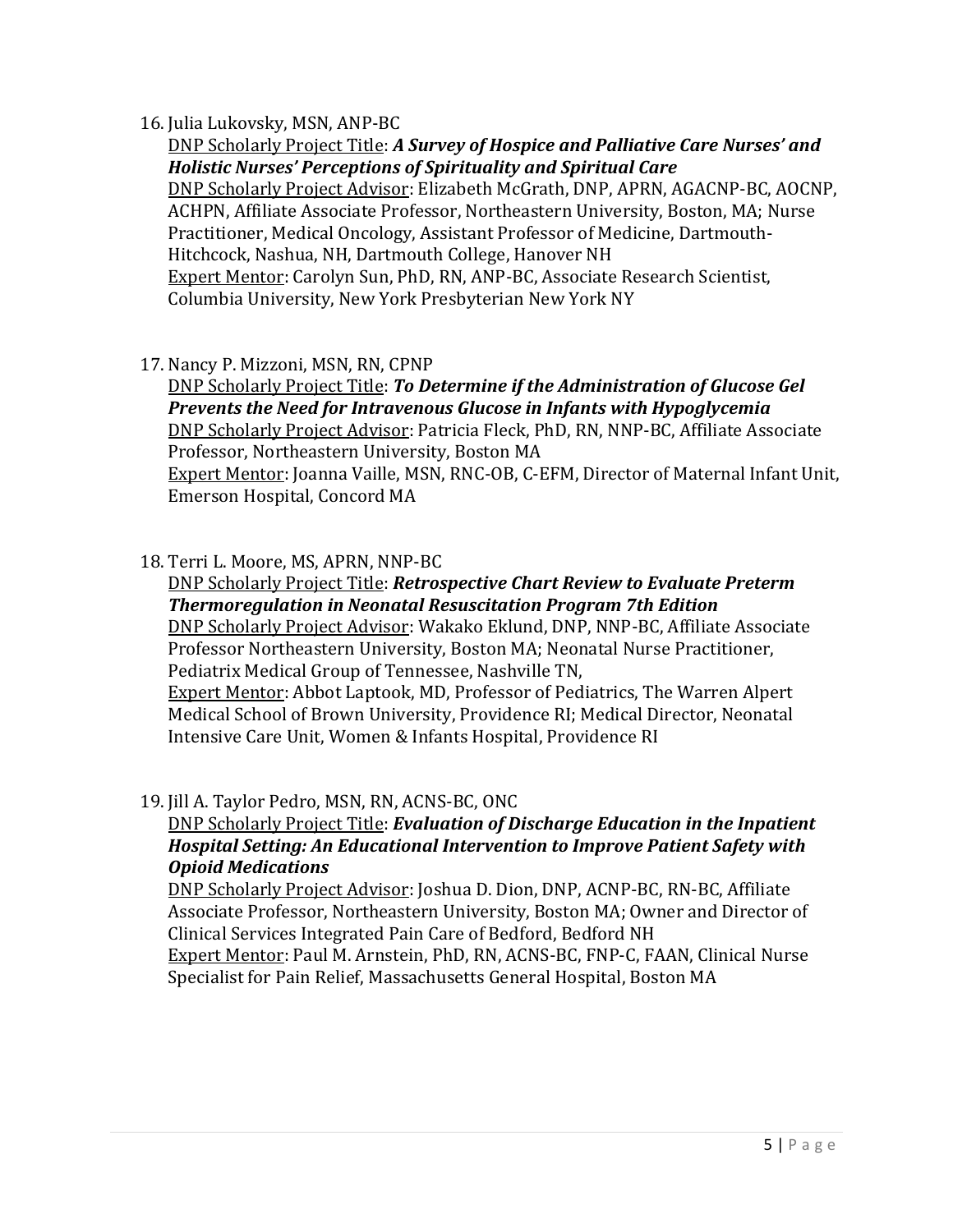20. Lisa J. Pugh, MS, APRN-BC, ANP, ACNP, FPMHNP

DNP Scholarly Project Title: *An Initial Evaluation of a Newly Implemented Innovative Program Designed to Provide Comprehensive Hospital-at-Home Care* DNP Scholarly Project Advisor: Mary Bronski, DNP, RN, Affiliate Associate Professor, Northeastern University, Boston MA Expert Mentor: Eliza P. Shulman, DO, MPH, Director, Atrius Health Innovation

Center

21. Deborah A. Reynolds, MPA, BSN, RN

## DNP Scholarly Project Title: *Ventricular Assist Device: Patients' Perceptions of Hospital Readmissions*

DNP Scholarly Project Advisor: Susan Horton, DNP, APRN, CHFN, Affiliate Professor, Northeastern University, Boston MA; Executive Director, Central Maine Heart and Vascular Institute; Vice President, Peri-Operative and Community Health Services, Central Maine Heart and Vascular Institute, Lewiston ME Expert Mentor: Mary Cote, MS, RN, PCCN, CVRN, Staff Nurse, Nurse in Charge

Shapiro 6/7, Brigham and Women's Hospital, Boston MA

## 22. Claire Seguin, MSN, RN, CNL

## DNP Scholarly Project Title: *A National Survey of Nurse Leaders to Explore the Relationship between Grit, a Measure of Perseverance, and Measures of Psychological Well-Being*

DNP Scholarly Project Advisor: Janet Dewan, PhD, MS, CRNA, Associate Nurse Anesthesia Program Director & Assistant Clinical Professor, Northeastern University, Boston MA

Expert Mentor: Marianne Ditomassi, DNP, RN, MBA, NEA-BC, FAAN, Executive Director, Nursing and Patient Care Services Operations and Magnet Recognition, Nursing Administration and Support Services, Massachusetts General Hospital, Boston MA

## 23. Jean Stewart, MSN, RN, ACNS-BC, ONC

# DNP Scholarly Project Title: *Nurses' Perceptions of Fall Prevention: Nursing Perceptions of Barriers Utilizing the Fall Survey for Clinical Nurses*

DNP Scholarly Project Advisor: Dorothea Devanna, DNP, RN, ACNS-BC, Affiliate Associate Clinical Professor, Northeastern University, Boston MA; Medical Surgical Clinical Nurse Specialist, Mount Auburn Hospital, Cambridge MA Expert Mentor: Debra Frost, DNP, RN, CRRN, Staff Specialist, Massachusetts General Hospital, Boston MA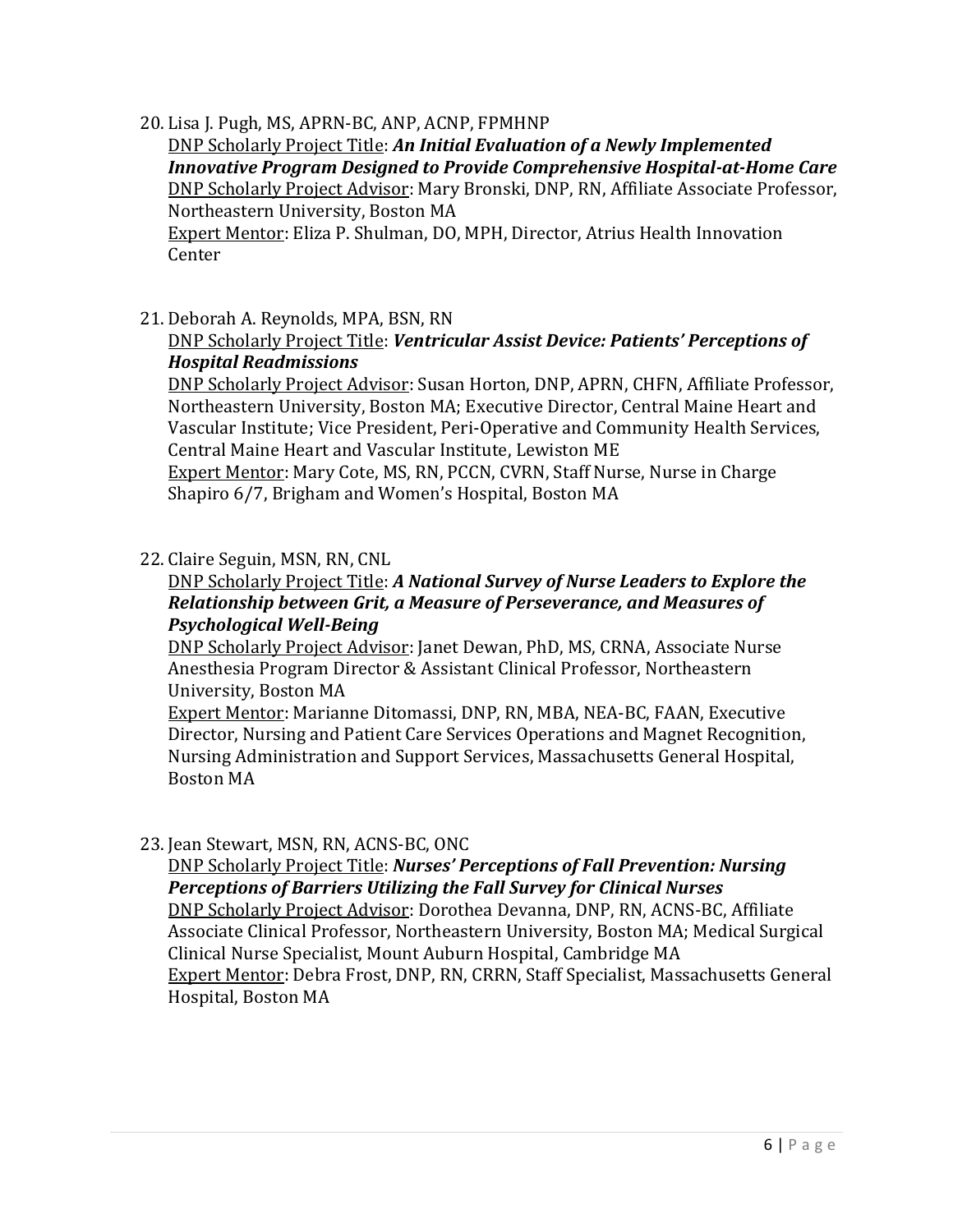24. Jessica Smith Yang, MS, RN, ACNS-BC

DNP Scholarly Project Title: *Post Hospital Rounds in the Home: An Innovative Nurse Practitioner Role* DNP Scholarly Project Advisor: Nancy Dirrubo, DNP, FNP-BC, FAANP, Affiliate

Associate Professor, Northeastern University, Boston MA; Beacon Continuing Education, LLC, Boston MA

Expert Mentor: Ryan Thompson, MD, MPH, Attending Physician and Director of Quality Improvement, Department of Medicine, Massachusetts General Hospital, Boston MA

25. Trish Zeytoonjian, MSN, RN

DNP Scholarly Project Title: *Appraising Staff Nurses' Perception of Quiet, Utilizing Focus Group Methodology to Improve the Patient Experience* DNP Scholarly Project Advisor: Sharon Kuhrt, DNP, RN, Part-Time Faculty,

Northeastern, University, Boston MA; Chief Nursing Officer, New England Rehabilitation Hospital of Portland, Portland ME Expert Mentor: Amanda Bulette Coakley, PhD, RN, FNAP, AHN-BC, Staff Specialist,

Patient Care Services, Massachusetts General Hospital, Boston MA

## **Acknowledgements**

A special thanks to Michele DeGrazia, PhD, RN, NNP-BC, FAAN for her leadership, guidance and wisdom throughout the scholarly project experience.

Additional thanks go to all the DNP Faculty who, in addition to the many DNP Scholarly Project Advisors and Expert Mentors, have contributed throughout this cohort's doctoral journey:

| Sharon Kuhrt, DNP, RN | Kelly McCue, DNP, MSN, AOCNS, RN          |
|-----------------------|-------------------------------------------|
| Colleen Koob, DNP, RN | Richard Ricciardi, PhD, CRNP, FAAN, FAANP |

We would also like to express gratitude to:

Ali Salinger and Taylor Sullivan for their time and dedication to the DNP program and the development of this booklet,

Nan Clark Regina, Director, HSRP, and Andrea B. Goldstein, Coordinator, HSRP, for their continuing guidance and due diligence in safeguarding Human Subjects Research Protection,

Leah McKinnon-Howe, DNP, MS, APRN-BC for working as the vocal coach for these presentations,

Karla Damus, PhD, MSPH, MN, BSN, RN, FAAN for consulting on many of these DNP Scholarly Projects,

And our 2017 Nurse Leader, Kathy Prairie, DNP, RN, FNP, for graciously taking time to share her own leadership journey with the new cohort of DNP students.

Christine O'Brien and Erika Rosato, student leadership interviewers.

#### **All projects are submitted as quality improvement/performance improvement by all IRBs. References for DNP Scholarly Project Abstracts are available upon request.**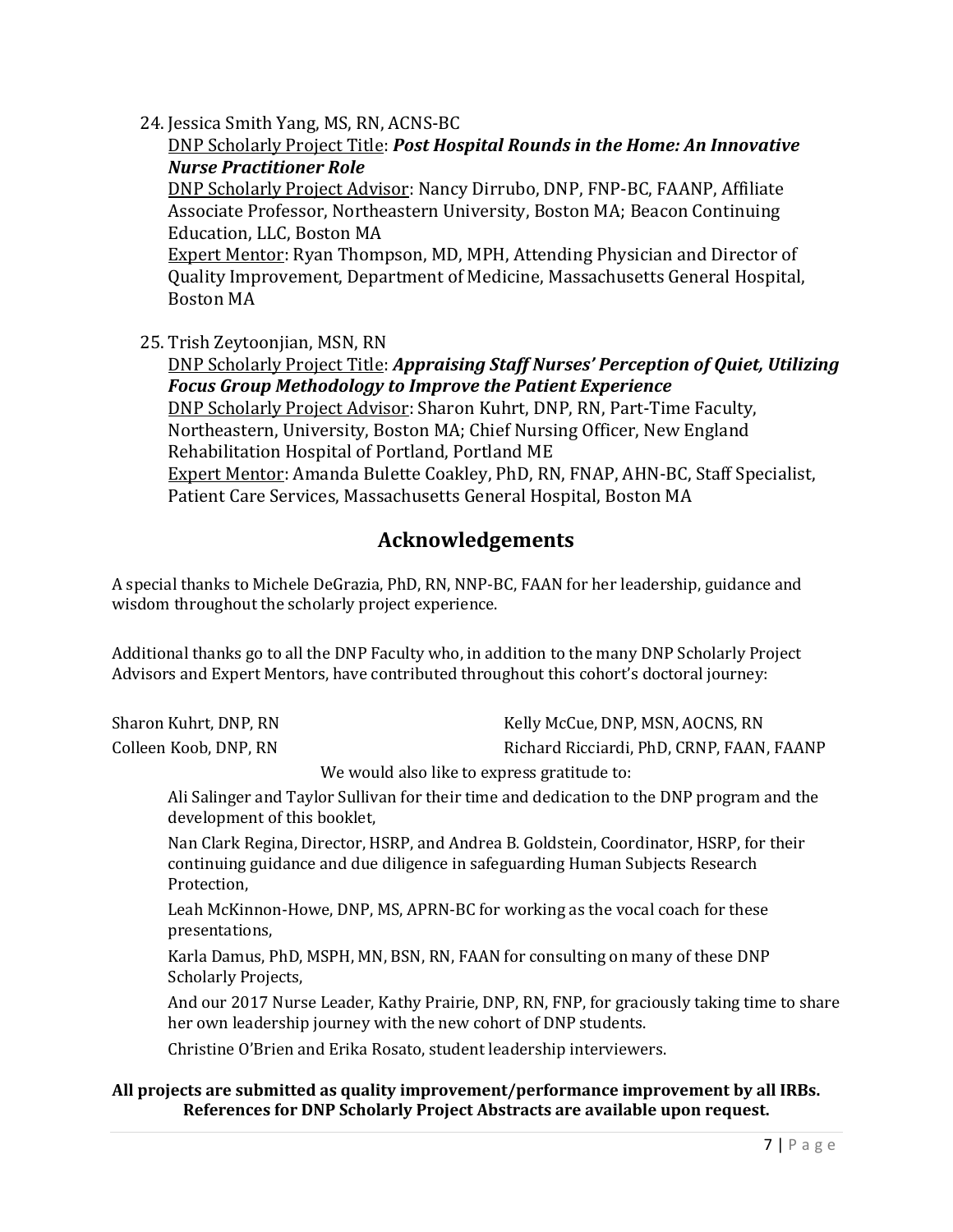## *Using Interviews to Explore the Concept of Autonomy in Nurse Practitioners Working in a University Health Setting*

## **Cecilia Briggs**

**Background and Significance:** The Institute of Medicine (IOM) Future of Nursing report calls for advanced practice registered nurses (APRN's) to practice to the full extent of their education and training (Institute of Medicine, 2010). Despite this call to action, only twenty-one states allow full practice authority, or autonomous practice, for Nurse Practitioners (NP's), a specific category of APRN's.

A review of literature showed that NP's are interested in the concept of autonomy, but due to the paucity of data describing this concept, the definition of autonomy remains obscure. To date there have been no studies examining NP practice in Massachusetts (MA) university health centers related to autonomy. The role of NP's in relation to physician oversight varies largely across university health centers, making these settings perfect to explore the phenomenon of NP autonomy. It is anticipated that NP participants from MA university health centers will be able to provide considerable reflections on autonomy, thus filling an important gap in knowledge.

**Purpose and Goals:** The purpose of this scholarly project is to explore NP's perceptions of autonomy in MA university health settings. The goal will be to describe how NP's working in MA university health settings perceive and define autonomy.

**Methodology:** Data for this scholarly project will be obtained through 10-15 face-to-face interviews. Inclusion criteria will be any English speaking certified NP's, working either part or full time in a university health center in MA for a minimum of one year. Participants will be recruited via email from the group of universities belonging to the College Health Association of Nurse Directors (CHAND), representing approximately forty universities in MA. Interviews will last 30-60 minutes. A semi structured interview guide will be used to lead the discussion about autonomy.

**Results:** Project implementation is in progress.

**Implications for Future:** This project will add to a body of literature regarding autonomous NP practice. From the data, themes describing what autonomy means to NP's working in the university health setting will be identified. It is anticipated that these themes will allow for a clearer definition of autonomy in NP practice. Findings of this project may also help guide conversations related to the evolution of autonomous NP practice.

**Key Words:** Autonomy, Nurse Practitioner, University Health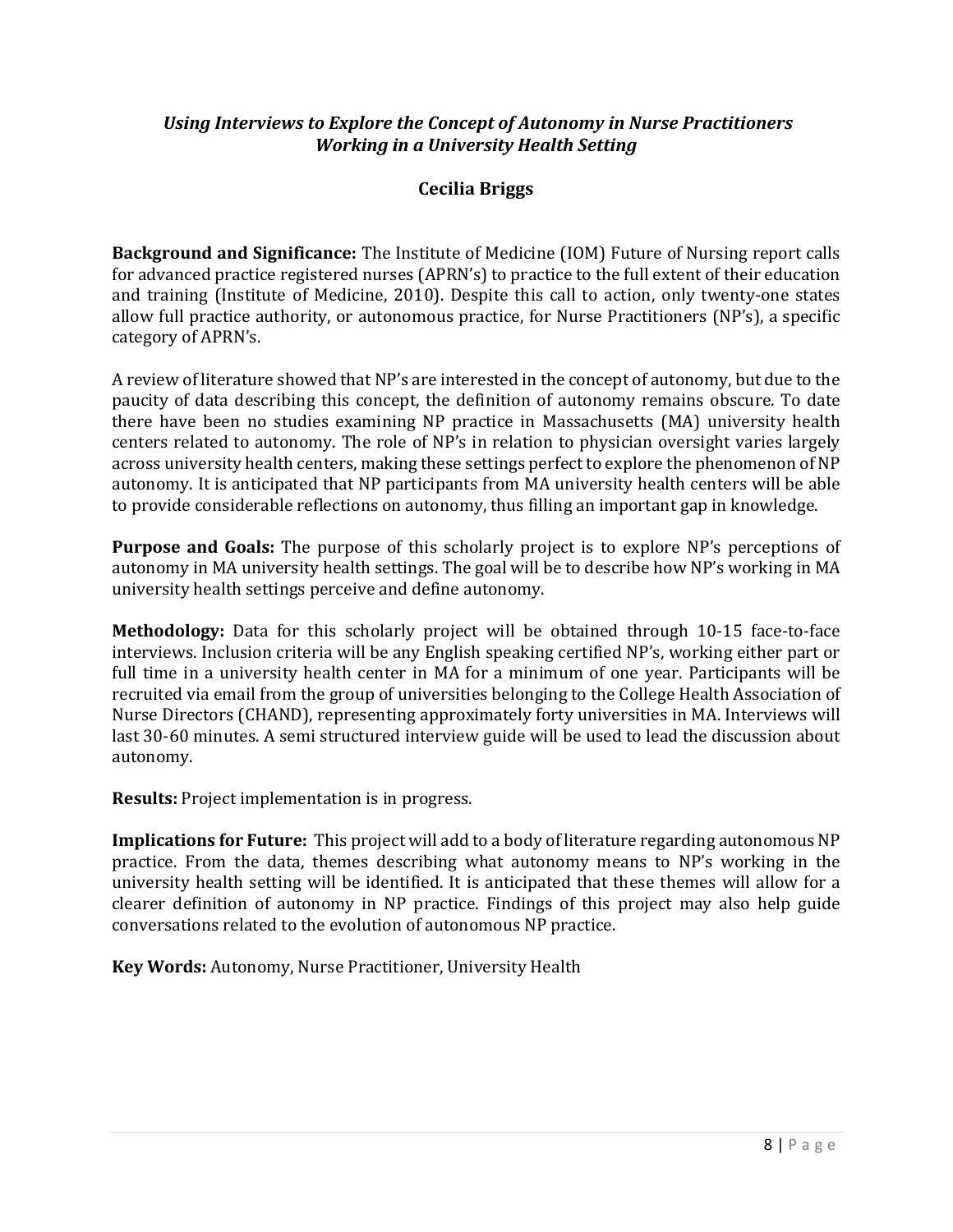### *Medication Reconciliation in an Outpatient Clinic: Facilitators and Barriers to Guide Quality Improvement*

#### **Cynthia L. Browne**

**Background and Significance:** Adverse drug events and medication errors represent the most common patient safety errors; are linked to an increase in morbidity and mortality; and are preventable. Medication reconciliation is a formal process that seeks to maintain and communicate accurate patient medication information consistently through all transitions of care between healthcare providers (Institute for Healthcare Improvement, 2011). Medication reconciliation is not standardized across healthcare systems, and barriers exist due to difficulty with medication recall and health literacy with patients and family members. Complete and accurate medication histories are essential to medication reconciliation, and these barriers increase the incidence of medication errors and adverse events. Effective medication reconciliation practices ensure that providers recommend a treatment plan based upon accurate patient medication information; help prevent medication discrepancies; potential adverse events; and improve outcomes.

**Purpose and Goals:** The primary purpose of this quality improvement project is to identify facilitators and barriers to the process of medication reconciliation encountered by providers in the outpatient Cardiology Clinic of the Department of the Veterans Affairs Boston Healthcare System. The specific aims of this project are to identify facilitators and barriers to medication reconciliation, make recommendations for future practice improvement, and distinguish areas to improve medication safety and patient safety in the outpatient Cardiology Clinic.

**Methodology:** This is a descriptive quality improvement project utilizing a web-based survey through SurveyMonkey modified from the Institute for Safe Medication Practices (ISMP) Survey on Medication Reconciliation. The ISMP Survey on Medication Reconciliation was previously administered to healthcare facilities to assess progress with The Joint Commission National Patient Safety Goals requiring medication reconciliation. All 110 providers (goal n=44) of the outpatient Cardiology Clinic of the Department of Veterans Affairs Boston Healthcare System were invited to participate and included: physicians, nurse practitioners, and physician assistants. The survey is voluntary and confidential. Enrollment occurred over a period of six weeks.

**Results (in progress):** Data will be summarized using descriptive statistics through utilization of the IBM Statistical Package for Social Sciences (SPSS) Statistics.

**Implications for Future:** Collected data will help determine facilitators and barriers to the process of medication reconciliation in the outpatient Cardiology Clinic of the Department of Veterans Affairs Boston and provide a foundation for the future development of an educational tool to improve compliance with medication reconciliation, promote safe practice, and improve patient safety.

**Key Words:** Medication Reconciliation, Facilitators, Barriers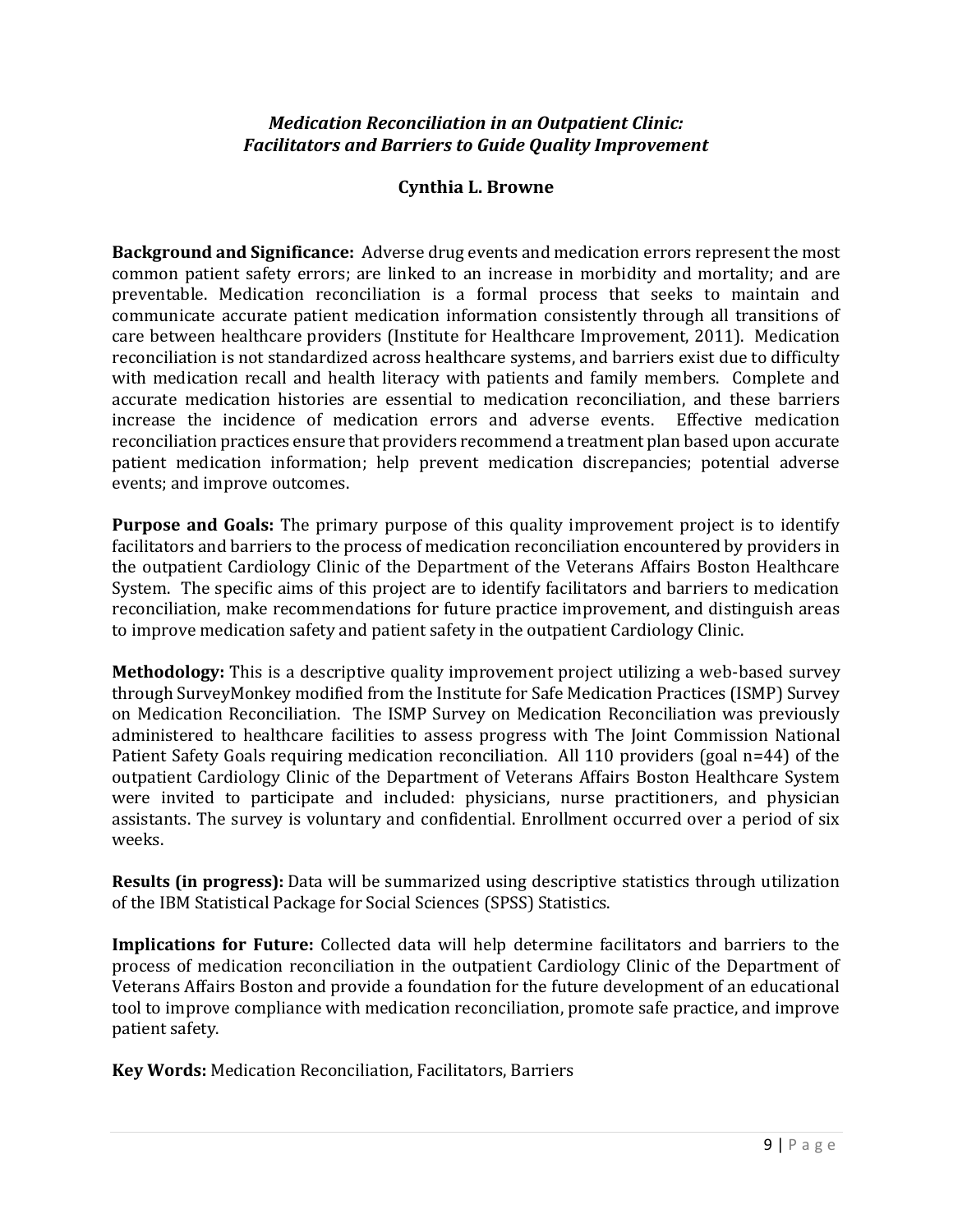## *Confidence Levels of School Nurses in the Care of Students Identifying as Lesbian, Gay, Bisexual, Transgender and Questioning (LGBTQ)*

## **Linda Cahill**

**Background and Significance**: According to the Youth Risk Behavioral Survey (YRBS) from 2015, LGBTQ youth suffer from many injustices including harassment, discrimination, risk for suicide, depression, substance abuse, and inequities in care (Kahn, Olson, & McManus, 2016.) The 2015 National School Climate Survey demonstrated that 57.6% of LGBTQ students felt unsafe because of their sexual orientation and 43.3%, because of their gender expression (Kosciw, Greytak, Giga, Villenas, Danischewski, 2016). Furthermore, Mahdi et al demonstrated a majority of school nurses reported limited or no experience practicing skills to interact with LGBTQ youth. According to the study, only 22% of school nurses had moderate levels of experience referring students to behavioral health providers with LGBTQ experience, compared to 50% of school counselors (*P* =.004). According to the National Association of School Nurses, the school nurse provides a pivotal role in bridging the gap for students between education and optimal health, thus having the skills for managing the needs of LGBTQ youth is a necessity (National Association for School Nurses, 2015).

**Purpose and Goal:** The purpose of this scholarly project is to examine the confidence and knowledge of Massachusetts' school nurses in managing the needs of students who identify as LGBTQ. The goal is to identify gaps in the nurse's knowledge so that educational programs can be designed to meet the nurse's needs as it relates to caring for LGBTQ youth.

**Methodology:** This quality improvement project uses survey methodology and the Qualtrics© platform to administer the survey for data collection. The survey was adapted from the Mahdi et al 2014 quality improvement project to include 42 questions regarding confidence and knowledge related to the care of students identifying as LGBTQ including ten demographic questions, 30 Likert scale items, and seven open responses. A convenience sample of approximately 2800 school nurses was invited to participate via an email from the Massachusetts Department of Public Health. Survey recruitment and data collection is currently in process with anticipated completion, December 2017.

**Results (in progress):** Descriptive statistics will be utilized to analyze the quantitative data. Responses from the open-ended questions will be evaluated via content analysis.

**Implications for future:** Understanding the school nurses' confidence and knowledge related to the care of the students identifying as LGBTQ can help guide the development and implementation of educational initiatives to improve the care of these vulnerable students.

**Key words:** Lesbian, Gay, Bisexual, Transgender, School Nurses, Confidence, Knowledge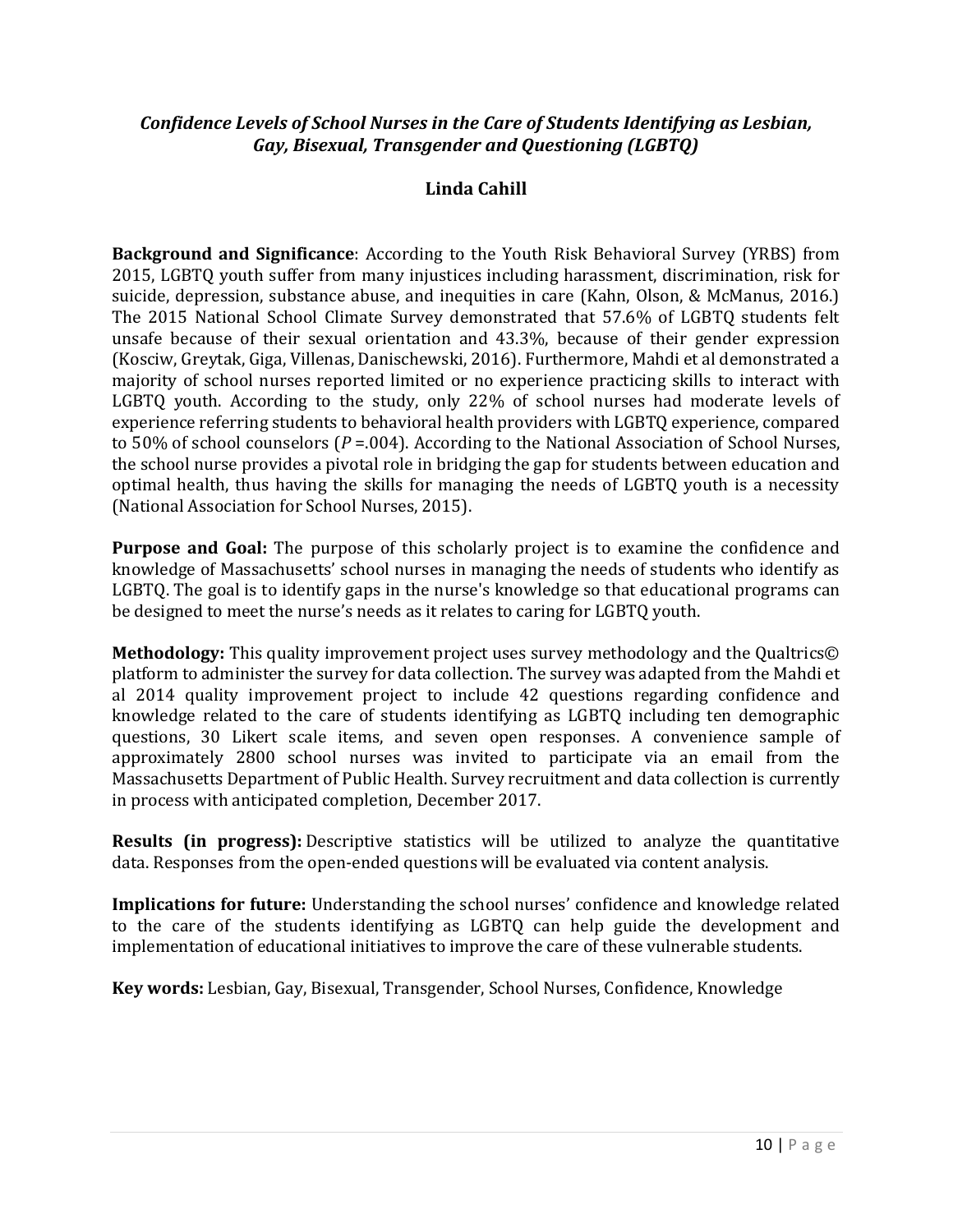## *The Understanding of Pediatric Nurse Practitioners' Knowledge of Healthcare for Homeless Children*

## **Teresa Buckley Dean**

**Background and Significance:** Homelessness is a public health problem in our country impacting approximately 1.6 million children within the United States (Family Homelessness, 2010; The American Academy of Pediatrics, 2013). The McKinney-Vento Act passed in 1987 was the nation's first response to homelessness. This legislation funded several programs including the Health Care for the Homeless Program (National Coalition for the Homeless, 2006).

Nationwide, there are more than 222,000 licensed nurse practitioners caring for underserved populations (AANP, 2016). Literature states that nurse practitioners can positively impact the health of homeless children by developing collaborative relationships with community agencies and creating referral networks to address the complex needs of this population. Research indicates that children who are exposed to "adverse childhood experiences" such as homelessness can have long-term outcomes including increased risk for medical and psychological morbidity in adulthood (Chung, et. al., 2016). Because of this significant impact it is imperative for pediatric nurse practitioners identify the homeless children in their practice and utilize the many assessment tools to meet the unique needs of this population. Exploring nurse practitioners' knowledge of available screening tools is important for the current health of this population as well as long-term outcomes.

**Purpose and Goals:** The purpose of this project is to describe the knowledge of pediatric nurse practitioners who care for children who experience homelessness. The goal of this study is to identify knowledge gaps that can help direct future educational initiatives.

**Methodology:** The pediatric nurse practitioner's knowledge of caring for homeless children will be measured via an on-line questionnaire. The questionnaire will be sent to the 3200 members of the Massachusetts Coalition of Nurse Practitioners electronically. Data will be analyzed from all complete responses using descriptive, quantitative data analysis methods. Comparative statistics will be used to assess if differences exist for nurse practitioners' knowledge of caring for homeless children by comparing variables such as years in practice, educational preparation, and practice environments.

**Results:** This study is currently in progress.

**Implications for the Future**: By assessing the knowledge of nurse practitioners related to the care of homeless children, gaps in knowledge can be identified and educational programs can be developed to better prepare nurse practitioners caring for this vulnerable patient population.

**Key words:** Homelessness, Children, Nurse Practitioners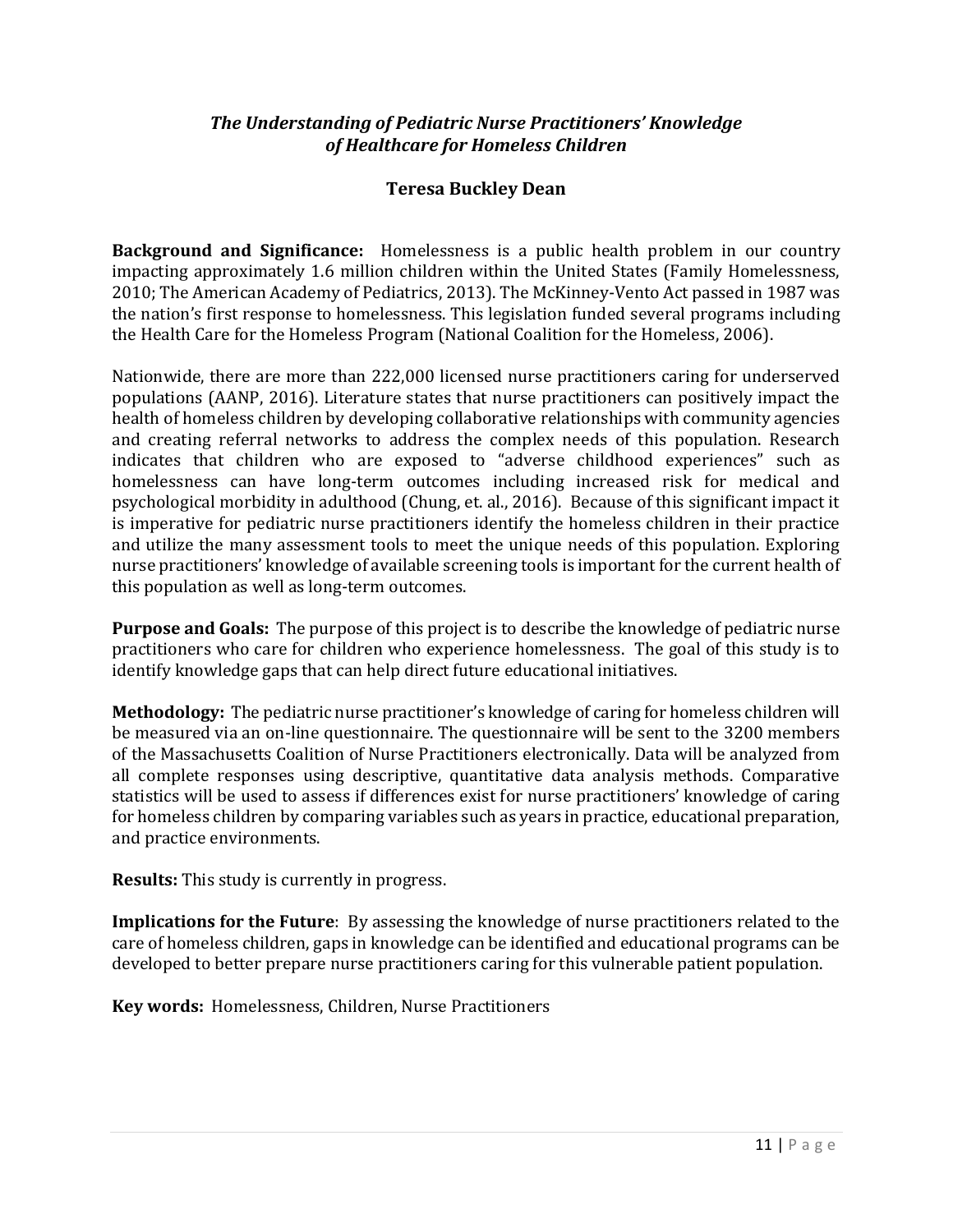#### *An Exploration into Infant Feeding Practices of Asian Women in the Greater Lowell Area*

#### **Carol Femia**

**Background and Significance:** Currently the American Academy of Pediatrics recommends exclusive breastfeeding for the first six months of life (AAP, 2012). However, despite the plethora of evidence documenting the benefits of breastfeeding, many women initiate breastfeeding only to stop shortly thereafter or decide not to feed their babies in this manner at all.

Lowell General Hospital (LGH) serves a large Asian population, representing 70% of the patients delivering at LGH in 2014. According to the 2016 Breastfeeding Report Card (CDC, 2016) the percentage of breastfeeding women in Massachusetts that introduced formula before two days of age was 16.7%. In contrast, at LGH in March 2016, there were 131 Asian mothers who chose to breastfeed their infant, and amongst these, 71% introduced formula prior to discharge. This represents a significant cultural disparity. Gaining an understanding of these women's experiences with breastfeeding their infants and identifying facilitators and barriers to both initiating and sustaining breastfeeding will provide great insight into supportive interventions that could be implemented and help reduce breastfeeding disparities.

**Purpose and Goals:** The purpose of this practice improvement study will be to inform stakeholders about infant feeding practices amongst postpartum Asian women (Cambodian and Vietnamese) who deliver at Lowell General Hospital. The specific aims of this study will be to: 1) describe current breastfeeding and child feeding practices amongst the specified Asian population, 2) examine breastfeeding knowledge, including breastfeeding initiation and exclusivity, among this population, 3) describe barriers to breastfeeding amongst this population and lastly 4) identify factors that facilitate sustaining breastfeeding.

**Methodology:** A purposive sample of Asian postpartum women (Cambodian and Vietnamese), > 18 years old, literate in either English, Khmer or Vietnamese, who have delivered full term at LGH during a 4 month period are being recruited to participate in this project. The Iowa Infant Feeding Attitude Scale (IIFAS) modified with additional demographic questions translated in Khmer and Vietnamese will be completed within 48 hours postpartum in the hospital setting. In addition, 4 focus groups, 2 consisting of 6-8 women of Vietnamese and 2 groups of Cambodian, recruited from six of the Obstetric/Gynecology (OB/GYN) offices in the greater Lowell area will be held to further explore factors influencing these women's infant feeding decisions.

**Results (in progress):** Descriptive statistics will be used to analyze survey results. Content analysis of the focus group data and open-ended survey questions will be used to identify themes until saturation.

**Implications for Future:** Understanding cultural influences and barriers to breastfeeding will allow potential educational interventions to be utilized that can enhance both initiation and exclusivity rates amongst Cambodian and Vietnamese women in the Greater Lowell Area. Successful introduction of culturally-based interventions can decrease the disparities for this population of infants and potentially improve health outcomes in the Asian Communities of Greater Lowell.

**Key Words:** Breastfeeding, Infant-Feeding, Feeding Practices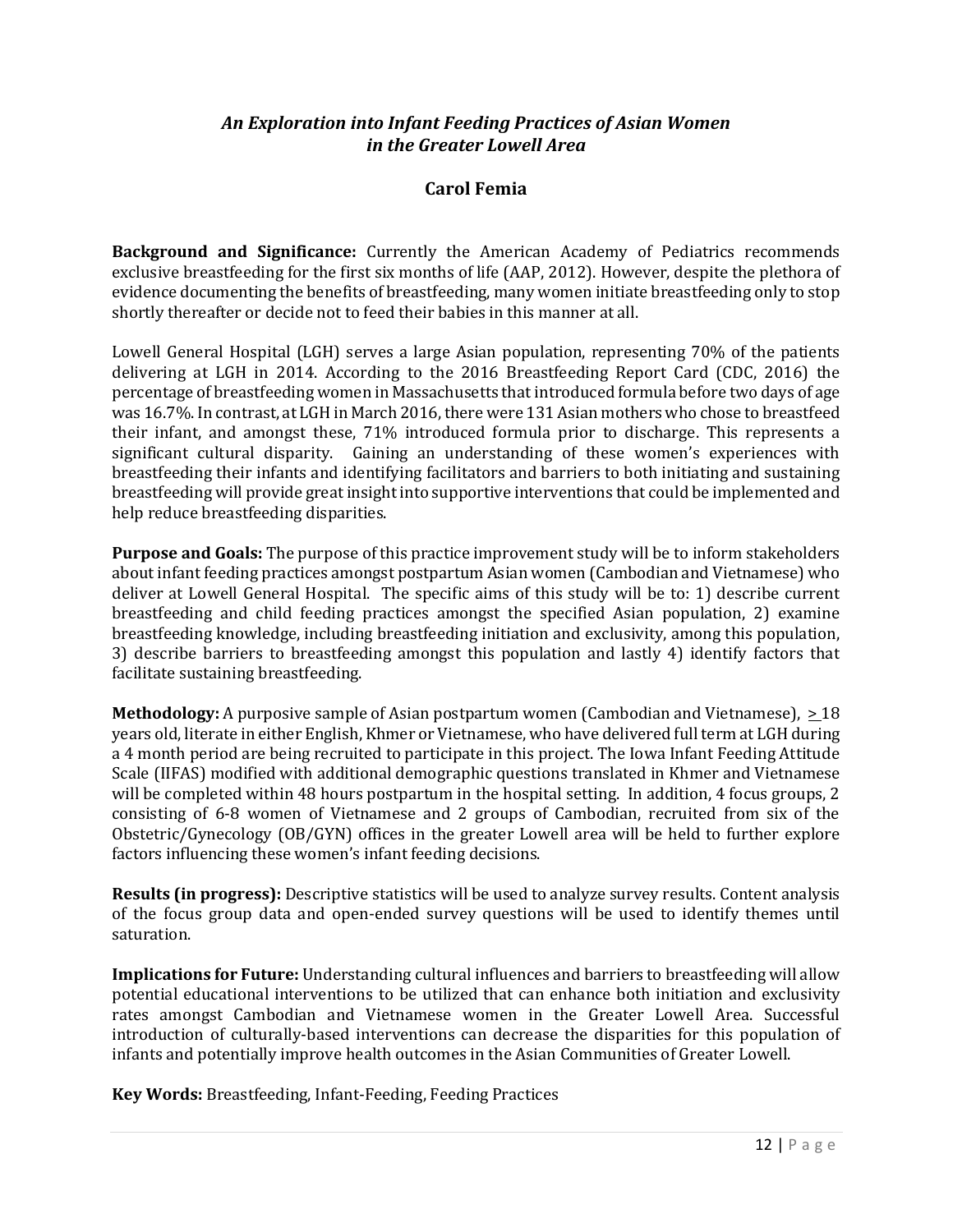## *Exploring Current Practice Trends and Patient Factors that Affect Quality of Care and Hospital Admissions among Newly Diagnosed Adult Veterans with Diabetes Mellitus Type 2*

#### **Jennifer D. Fonseca**

**Background and Significance:** The prevalence of Diabetes Mellitus Type 2, has been steadily increasing over the last decade. As of 2012, the total costs for medical care related to Diabetes Mellitus was upwards of 245 billion dollars (American Diabetes Association, 2017). Americans living with Diabetes Mellitus Type 2 is a substantial, growing and expensive problem that leads to hospital admissions. Reducing hospital admissions is vital to help improve patient outcomes and costs. Potential ways to reduce hospital admission include interventions such as patient diabetes education, providing diabetes specialty care while hospitalized, establishing clear and detailed discharge instructions, inter-professional care coordination and assuring post discharge support is present. Further research is needed to evaluate the effects of these interventions and hospital admissions.

**Purpose and Goals:** The purpose of this scholarly project is to explore current practice trends and patient factors that affect quality of care and hospital admissions among newly diagnosed adult veterans with Diabetes Mellitus Type 2. The goals of this study are to identify facilitators and challenging factors that relate to hospital admission within the first 24 months of a Diabetes Mellitus Type 2 diagnosis. Additionally, identify performance improvement methods that can enhance and/or provide successful outcomes in the plan of care. Long term care goals include: recognizing and developing cost effective strategies that help prevent hospitalizations, provide advancement of current organization resources, and implement tactics to help patients achieve optimization of glucose control.

**Methodology:** This quality improvement project uses a retrospective chart review of twenty random patient charts at the West Palm Beach Veterans Administration (VA) Medical Center to examine facilitators and barriers related to hospital admission of Veterans newly diagnosed with Diabetes Mellitus Type 2. Inclusion criteria: Adult male and female Veteran patients age 18 through 90 years of age, with a primary diagnosis code of Diabetes Mellitus Type 2 for less than or equal to 24 months. Patients diagnosed on or after June 1, 2015 and on or before June 31, 2017, that have or have not been hospitalized for Diabetes Mellitus Type 2. Exclusion criteria: patients who are actively undergoing chemotherapy, steroid treatments, have renal or congestive heart failure or wounds due to the increased risks of hyperglycemia and hospitalization associated with these factors; patients that receive primary care in the home given their ease and availability to medical resources in the home in comparison to their independent counterpart patients in the community. An investigator developed data extraction excel spreadsheet is used to extract inclusion data from the patient record.

**Results (in progress):** Descriptive and comparative statistics will be used to analyze data.

**Implications for Future:** Understanding the current practice trends, patient experience and possible challenges to achieving and/or maintaining optimal glucose control will help to develop strategies for positive outcomes for the individual with a diagnosis of Diabetes Mellitus Type 2 and ultimately have the potential for reducing hospital admissions from uncontrolled diabetes. Additionally, stakeholders will be informed of the areas that may need improvement and/or additional resources needed that would help to increase cost effective and patient centered, quality care for the Diabetes Mellitus Type 2 veteran population.

**Key Words:** Facilitators, Challenges, Glucose Optimization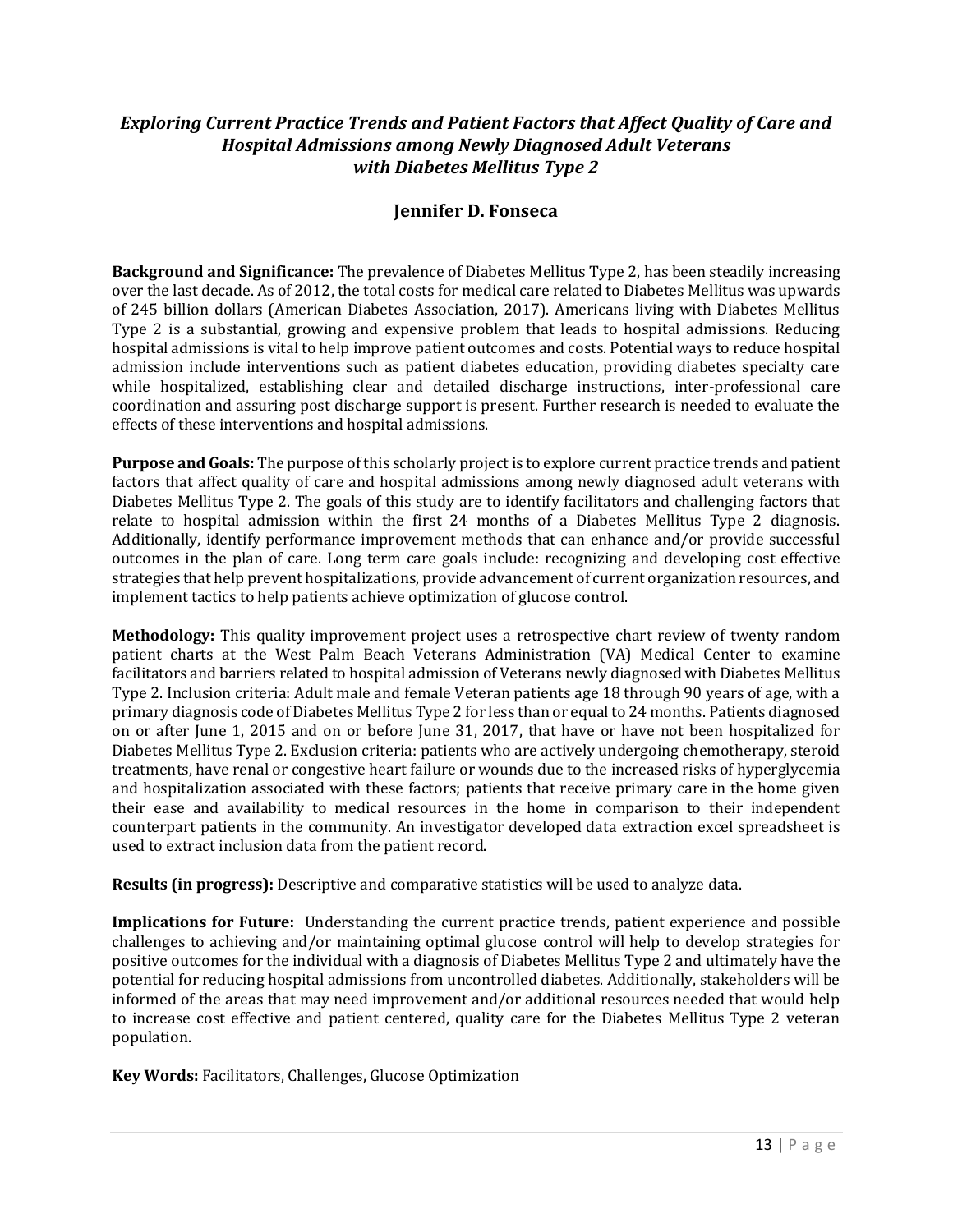## *Pericardial Effusion in Post Cardiac Transplantation: A Retrospective Chart Review*

## **Kerry Gaj**

**Background and Significance:** The reported incidence of post-cardiac transplant pericardial effusions varies widely, with ranges between 21-62% for all effusions and 6-8.9% for larger, more hemodynamically significant effusions. Although frequently observed, risk factors associated with these effusions as well as the significance of them remains unclear. Early studies (Valentine, et al, 1989; Hauptman, et. al.1994; Ciliberto, et.al, 1995) reported relationships between post-cardiac transplant pericardial effusions with acute cellular rejection and prior cardiac surgery. More recent studies (Quinn, et. al, 2002; Al-Dadah, et al., 2007) identified several risk factors for pericardial effusions such as idiopathic cardiomyopathies, female donor hearts, higher preoperative central venous pressures, donor ischemic time and intraoperative blood products, however, none of these studies were able to establish a relationship between cellular rejection and post-cardiac transplant effusion development.

**Purpose and Goals:** The purpose of this retrospective study was to describe 1. incidence and associated risk factors for post-cardiac transplant pericardial effusions, 2. risk factors such as cellular rejection and 3. echocardiology surveillance methods at one large, urban tertiary care center in New England.

**Methodology:** This retrospective study included a sample of approximately 60 post-cardiac transplant patients transplanted between March 30, 2015 and April 1, 2017 at a single center. Data collected included the following: patient demographics, comorbidities, etiology of pretransplant cardiomyopathy, date of transplant, echo data to include effusion rating, medications, all types of transplant rejection, donor size as compared to recipient size, ischemic time, use of anticoagulation, prior sternotomies, dual organ surgeries, pre-transplant sensitization, pretransplant hemodynamics and use of intraoperative blood products. A blinded, unbiased statistician will perform all analyses using SPSS and assist with data interpretation.

**Results (in progress):** Data collection is complete and data analysis is underway. Descriptive statistics will be used to describe patient characteristics as well as current practice of echocardiograms surveillance. Secondary analyses will be performed to explore relationships between various risk factors and effusion development if the data lends itself to these types of analyses.

**Implications for Future:** This study will inform the surveillance and management of postoperative pericardial effusions in cardiac transplant patients at a large, urban tertiary care center in New England. Currently, no standards exist regarding management of this potentially lifethreatening complication. Based on this study, potential interventions, policies, or protocols may be developed in order to ensure appropriate care for these patients.

**Key Words:** Post Transplant Pericardial Effusion, Cardiac Transplantation, Cardiac Transplant Rejection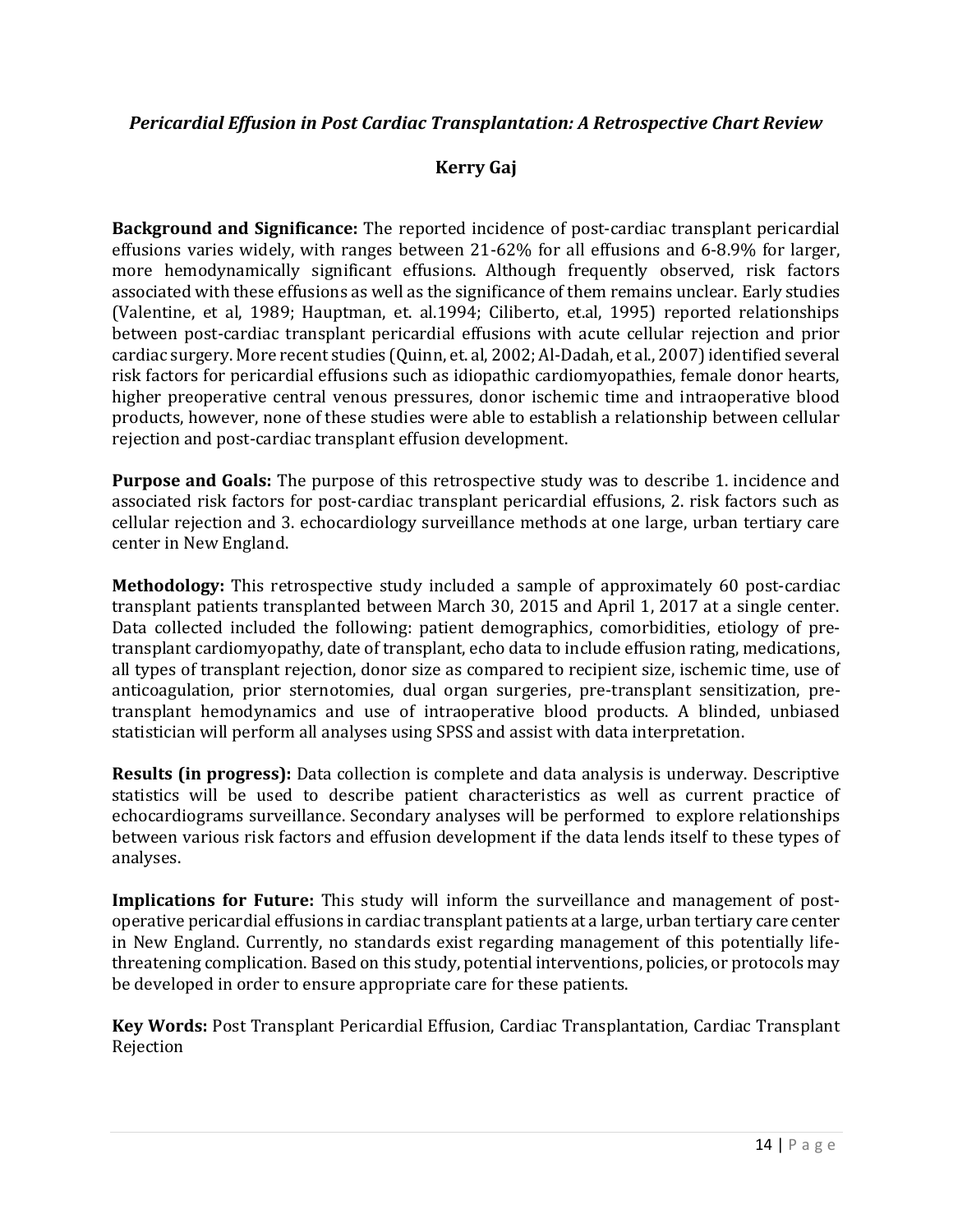## *Nurse Perception of Patient Handoff with the Unplanned Direct Clinic Admission*

## **Alison Gilmore**

**Background and Significance**: The Institute of Medicine (IOM) reported that "it is in inadequate handoffs that safety often fails first." To ensure a successful handoff in the hospital setting it is imperative to possess knowledge of patients' current status, plan of care and goals of care. [\(IOM, Quality Chasm 2001\)](http://www.iom.edu)/) The Joint Commission for the Accreditation of Health Care Organizations, the Joint Commission, has included communication and the need to improve the effectiveness of communication among caregivers in their Patient Safety Goals for the past 3 years. In 2014, the Joint Commission also identified communication as the third leading root cause for sentinel events. (www.Jointcommission.org)

The literature states that the purpose of handoff communication is to establish common ground, or mutual understanding, of patient information between clinicians that are transferring the responsibility of patient care. (Collins, Stein, Vawdrey, Stetson & Bakken, 2011). Due to the complex and dynamic nature of an acute care hospital it is essential to look at handoffs specifically related to the patient population and clinical needs where handoff is occurring. One institution added up provider-to provider handoffs and the results were staggering, with 4,000 daily, a total of 1.6 million each year. (Vidyarthi, 2006).

**Purpose and Goal:** The purpose of this descriptive study is to explore the Intermediate Care nurses' perception surrounding the handoff associated with the unplanned direct admission from clinic. The long term goal is to utilize the findings to define the elements needed for a complete handoff protocol.

**Methodology**: The descriptive study design utilizes focus groups held with Intermediate Care Registered nurses' (RN's) located within the Shapiro Cardiovascular Center at Brigham and Women's Hospital (Shapiro Center) which encompasses 110 of the total 780 hospital beds. The patient populations found in these Intermediate Care level beds include Cardiac Surgery, Cardiology, Electrophysiology, Cardiac Intervention and Vascular Surgery patients.

This study utilizes purposive sample selection with a goal of enrolling 12-24 intermediate care level RNs, defined as nurses of any educational level who provides direct care to an acutely ill adult. Additional inclusion criteria: assigned to work permanently, either full time or part time on the day shift, working 8 or 12 hour shifts, representative of all units, and speaks English. Participants are verbally consented prior to focus group by the nurse facilitator. Three separate focus groups with 4-8 participants per group will be audiotaped. Four open ended questions will be presented and discussion, reflection and response with peers in the group will be encouraged

**Results (in progress):** Verbatim transcriptions will be reviewed until themes are identified and saturation is reached. Content analysis will be utilized to gain data saturation and identify themes surrounding nurse perceptions of the handoff associated with the unplanned direct clinic admission.

**Implications for Future**: The handoff with the unplanned direct clinic admission often happens asynchronously in a fast paced hospital setting, it is challenging to satisfy all of the criteria for a complete handoff. The goal is to ensure the receiving clinician has a full understanding of the patient in order to proceed forward with a plan of care that is consistent with the goals of care. The patient feels known and receives safe, seamless care.

**Key Words:** Handoff, Communication, Admission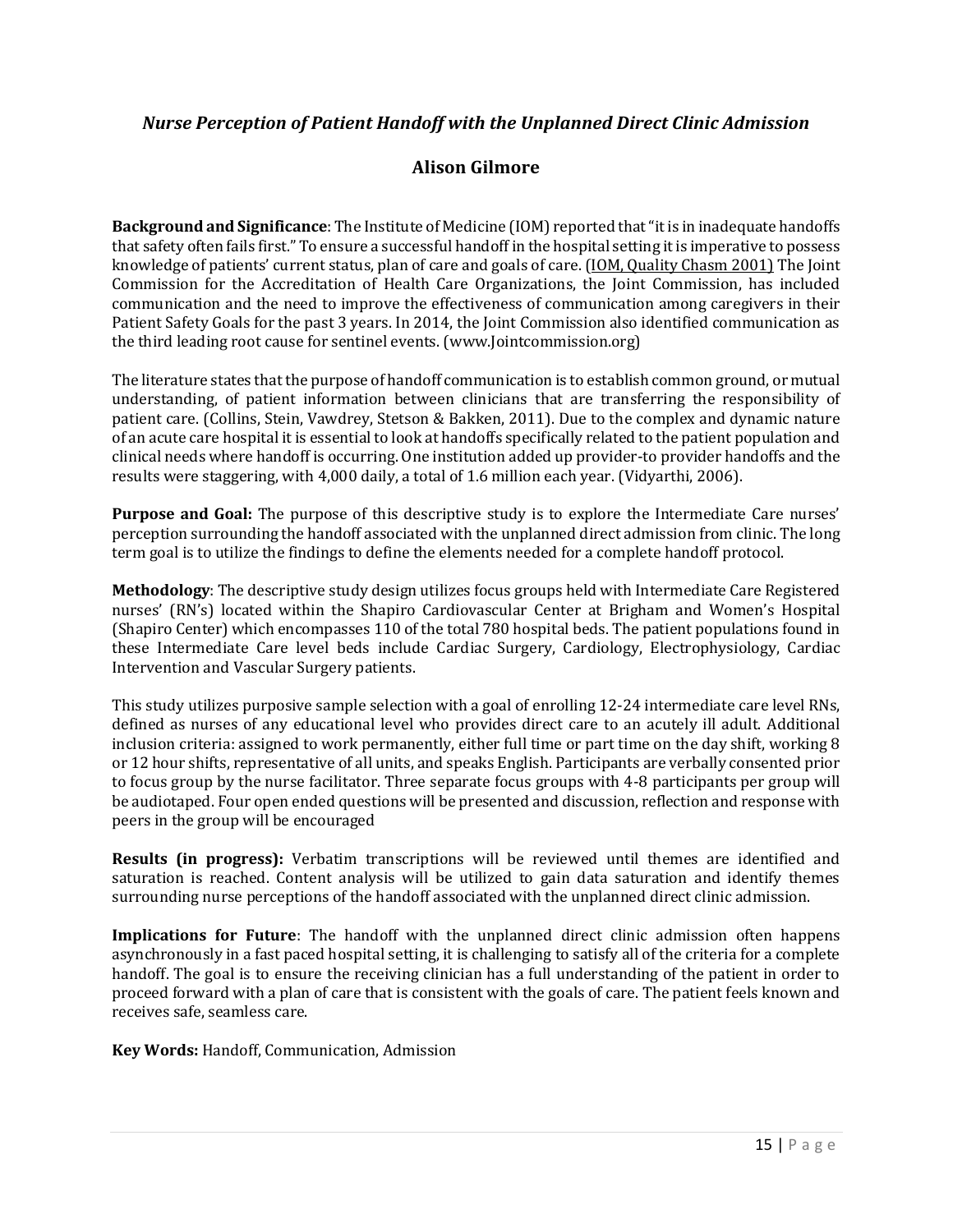### *School Nurse Advocacy for Student Health, Safety and School Attendance: Impact of an Educational Activity*

#### **Jenny M. Gormley**

**Background and Significance:** School nurses are expected to serve as leaders in their communities, advocating for "quality student-centered care" and policies that support student health, safety, and attendance at school (ANA & NASN, 2017, p. 10). When nurses are leading interprofessional efforts for improved health, as school nurses demonstrate through collaboration with non-medical educators and school communities, there is an associated "improvement in patient outcomes, cost savings, and increased job satisfaction" (Institute of Medicine [IOM], 2016, p. 137). Several studies have described school nurse behaviors and perceptions related to advocacy and identified a need for school nurses to improve communication of their roles and student health needs with stakeholders (Rosen, Goodson, Thompson, & Wilson, 2015, Green & Reffel, 2009; Mangena & Maughan, 2015). No published studies were found that described the impact of an educational activity to increase school nurses' knowledge, confidence, and ability to advocate for student health, safety and school attendance.

**Purpose and Goals:** The purpose of this scholarly project was to determine the impact of a brief educational activity for Massachusetts (MA) school nurses on: (1) knowledge of their advocacy role, (2) confidence in their ability to advocate locally for student health, safety, and school attendance, and (3) advocacy behaviors in their school communities. The goal of this quantitative, descriptive study was to increase school nurses' knowledge, confidence, and ability to advocate effectively in the school community setting.

**Methodology:** A quantitative, repeated measure descriptive project design was used to compare school nurses' knowledge, confidence, and behaviors related to advocacy before and following an educational activity. The student investigator developed and implemented the educational activity based on valid and reliable resources from the literature on nursing advocacy, the American Nurses Credentialing Center (ANCC) and the Association of Nursing Professional Development (ANPD) for evidence-based continuing education (ANCC, 2014; ANPD, 2017). A convenience sample of 60 school nurses was recruited from a general session, school nurse conference. Inclusion criteria was: Registered nurses (RNs) employed in Massachusetts working in pre-K-12 schools, who were able to read, write, speak and fluently comprehend English, that had access to email and were able to respond to an electronic online survey.

**Results:** Data collection is complete and data analysis is currently in progress.

**Implications for Future:** Results of the study will inform providers about school nurses' knowledge, confidence, and behaviors related to advocacy. More effective school nurse advocacy has the potential to improve youth population health, increase safety for students at school and improve school attendance. These outcomes may reduce health care costs and lost wages for parents.

**Key Words:** Advocacy, School Nurse, Student Health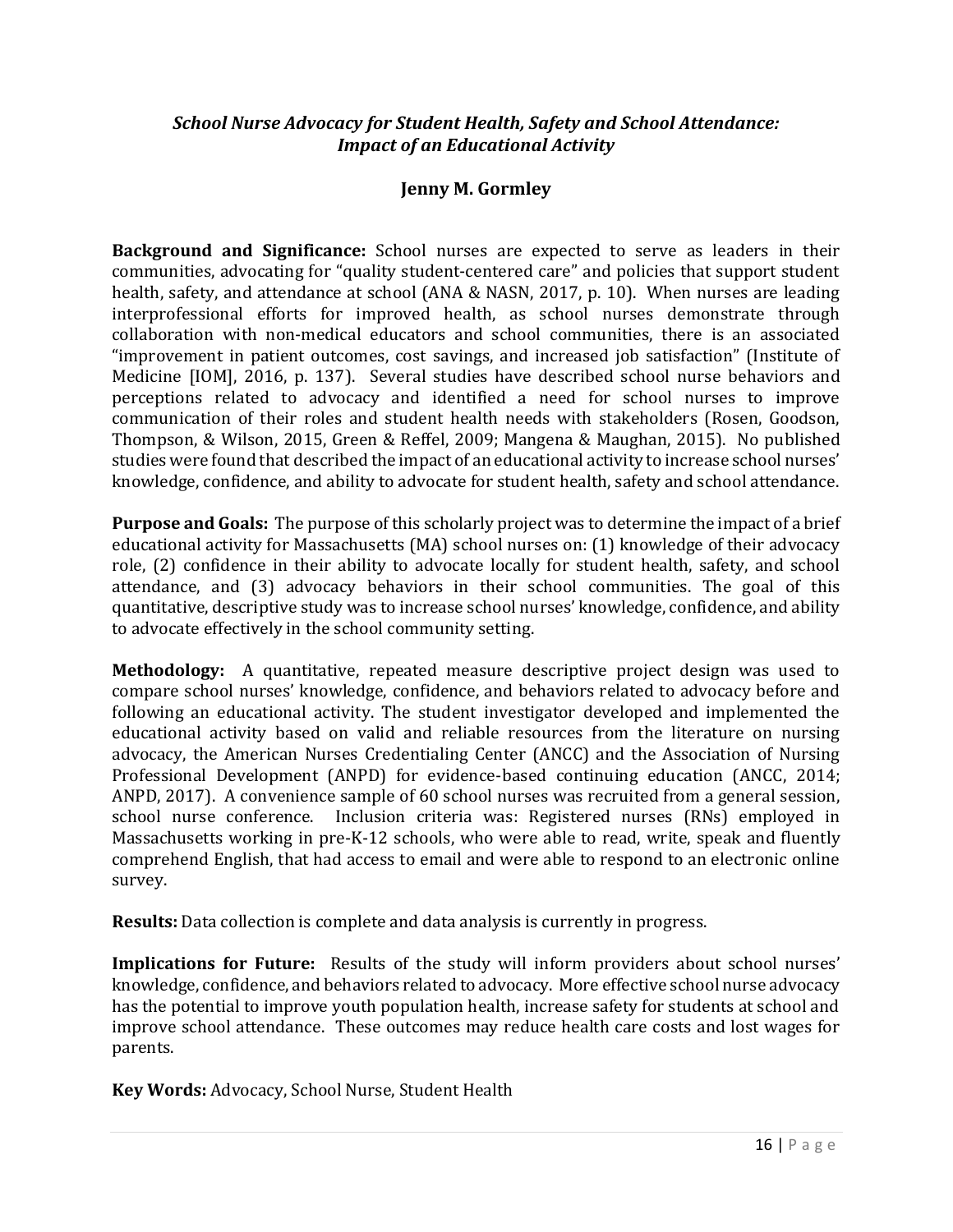#### *Assessing the Knowledge and Interest of Massachusetts School Nurses Regarding the Use of Telehealth Technology in the School Health Office*

#### **Kathleen A. Hassey**

**Background and Significance:** According to the Massachusetts (MA) Department of Elementary and Secondary Education (DESE), there are 1.1. million grades K-12 students and 17.4% (167,530) of these have a diagnosed special health care need. The barriers of timely assessment, transportation, parental job interruption, distance of Primary Care Provider (PCP) may all be mitigated by utilizing a telehealth system within a school health office. Children and adolescents with a chronic illness can miss a great deal of school time by staying home. (Reynolds, 2015) "Especially given the role that illness plays in contributing to school absences, health providers have an important role in ensuring students do not miss school unnecessarily because of chronic illness or lack of access to health care*."* (Attendance Works, 2014, para 1.) Even though school telehealth has been successfully utilized in several states, Massachusetts (MA) school nurses may not be using this promising method of technology optimally. Efficient school telehealth has been shown to increase prompt access to care, improve care coordination for students with special health care needs and chronic conditions, decreasing cost of health care, as well as keep children in school, in class and ready to learn. (Reynolds, 2015)

**Purpose and Goals:** The purpose of this quality improvement project is to assess Massachusetts (MA) school nurses' perceived level of knowledge of and interest in telehealth technology. The goals are to identify any specific telehealth knowledge gaps and plan a future online educational program to inform practice and meet the telehealth educational needs of MA school nurses. A future goal is to improve student access to and coordination of health care in the state system.

**Methodology:** This descriptive design utilizes an investigator developed web based survey (Qualtrics) to conduct a needs assessment of school nurses perceived knowledge of telehealth technology use in the school health office. A convenience sample of 850 MA School Nurse Organization (MSNO) members who receive the organization's email will be invited to participate in the online telehealth survey. Inclusion criteria: participant must be over the age of 18 years, a registered nurse practicing school nursing in MA, able to read and write English, and have access to a computer. There are no exclusion criteria. The survey will be open for 4 weeks from the date of the initial email. In addition, two focus groups will be conducted, each including 6-8 MA school nurses from two geographically different parts of MA. Each focus group will watch six minutes of informational videos about telehealth. Then the student investigator will use the same semi-structured interview guide with each focus group to assess the level of interest of MA school nurses regarding telehealth. The focus group responses will be audio recorded, transcribed and coded to identify common themes.

**Results (in progress):** Data analysis will be completed with descriptive statistics to describe survey and focus group results. Content analysis will be used to identify themes in order to develop a future telehealth educational program.

**Implications for Future:** School nurse knowledge and interest in a school telehealth model could improve access to care, efficiency of care, timeliness of care and improved care coordination for K-12 students in MA schools. Appropriate use of telehealth has been shown to decrease unnecessary ER visits, thereby decrease health care costs, and improved communication between school nurses, parents, students and PCP for more efficient, effective, comprehensive care. School nurses' improved knowledge of telehealth use would potentially benefit students, parents, health care providers and assist in decreasing some pediatric health care costs.

**Key Words:** Telehealth, Student-Health, Care-Coordination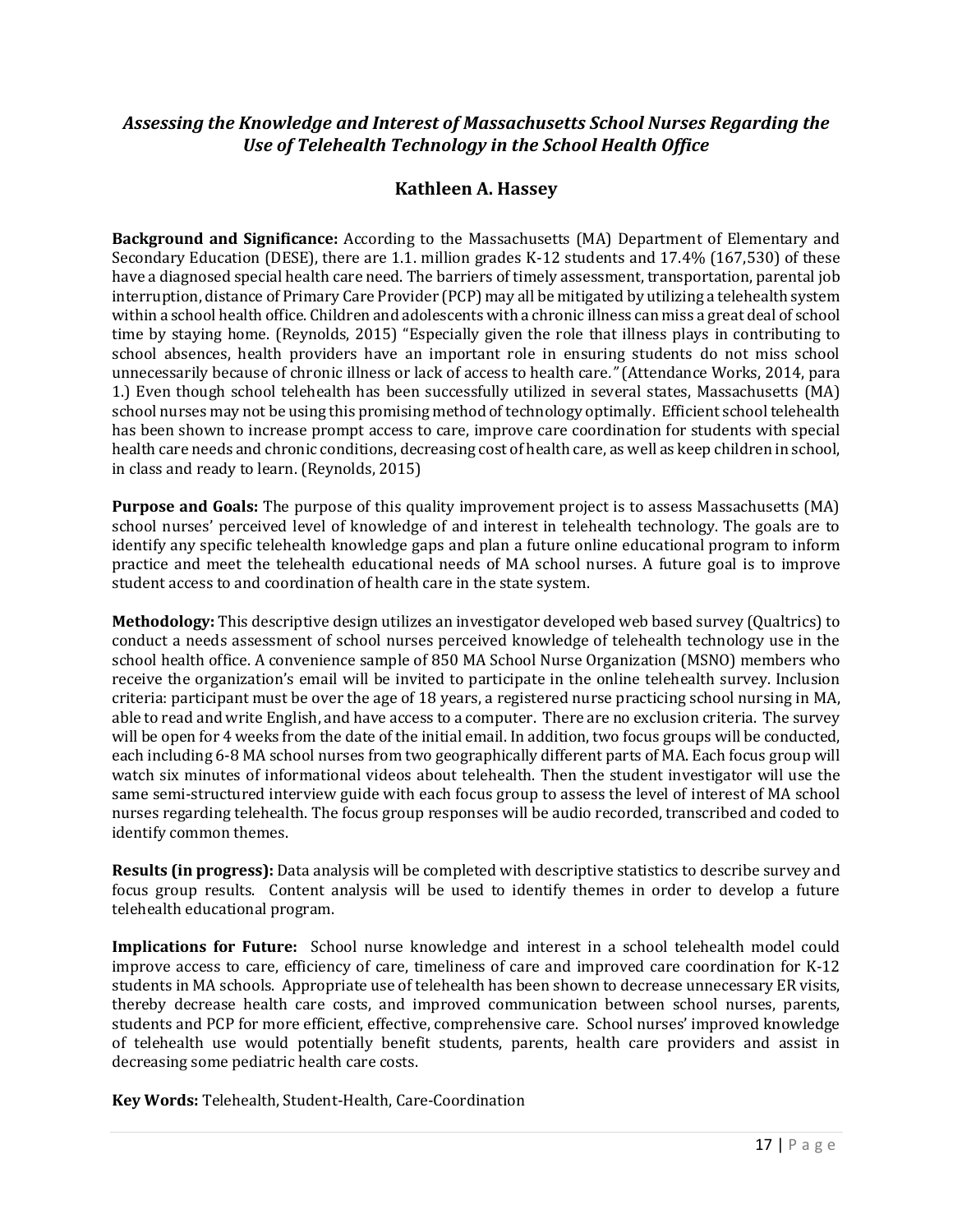## *Development of an Education Program to Increase Nurse Knowledge and Confidence on the Use of Continuous Subcutaneous Insulin Infusion Pumps to Maintain Blood Glucose at Target Goal in the Hospitalized Adult Post-Operative Patient*

## **Ingrid Herrera-Capoziello**

**Background and Significance:** Diabetes management is essential to the post-operative course of the orthopedic patients. Uncontrolled hyperglycemia impairs wound healing and increases the risk of infection in the post-operative patient. Continuous subcutaneous insulin infusion is a method of delivering insulin therapy that closely resembles physiologic patterns of glucose control. The use of continuous subcutaneous insulin pumps is increasing in the United States but continues to remain limited in the acute care settings. As technology improves, insulin pump models improve and vary, and add to the existing models available on the market. This increases the complexity and creates a challenge for the bedside nurse and hospital clinical personnel to be competent in caring for the insulin pump patient.

**Purpose and Goals:** The purpose of this scholarly project is to develop an educational program for all the staff nurses of one unit in a major tertiary care facility in New York City regarding the use of the continuous subcutaneous insulin infusion pump. The first aim of the scholarly project is to measure the knowledge acquired by the nurses as a result of the educational program regarding the use of the continuous subcutaneous insulin infusion pump. The second aim is to increase the nurses' confidence in their clinical practice with this patient population.

**Methodology:** This practice improvement scholarly project will use an education program design and a pre-and- post web based –survey. Approximately 38 nurses of a specific unit will be the participants in this project. Inclusion criteria: All full-time staff nurses, > 18 years of age; bachelor's prepared as required for the position and computer literate. Primary language is English. Exclusion criteria: None. The investigator developed combined pre-knowledge and confidence web based survey will be given before the education begins then again in 60 days after the education sessions have been completed. Three experts piloted the web based survey for content validity. The surveys will be open for a four week period. The education program will be based on the initial preknowledge survey results. The education will be developed by the subject matter expert, project consultant and in collaboration with the clinical education specialist, based on the intimal preknowledge survey results. The education session will be 45 minutes in length and offered over a two week period on both shifts to ensure the staff is given equal opportunity to learn. A brief written education session program evaluation survey will be completed at the end of each education session.

**Results:** This practice improvement scholarly project is in progress. Descriptive statistics will be used to summarize the data. Comparative statistics will be used to analyze the pre and post survey results.

**Implications for Future:** Increasing knowledge and confidence levels of the nurses will help to develop their autonomy in clinical practice when caring for the patients with the subcutaneous insulin infusion pumps.

**Key Words:** Diabetes, Insulin-Pump, Glucose Control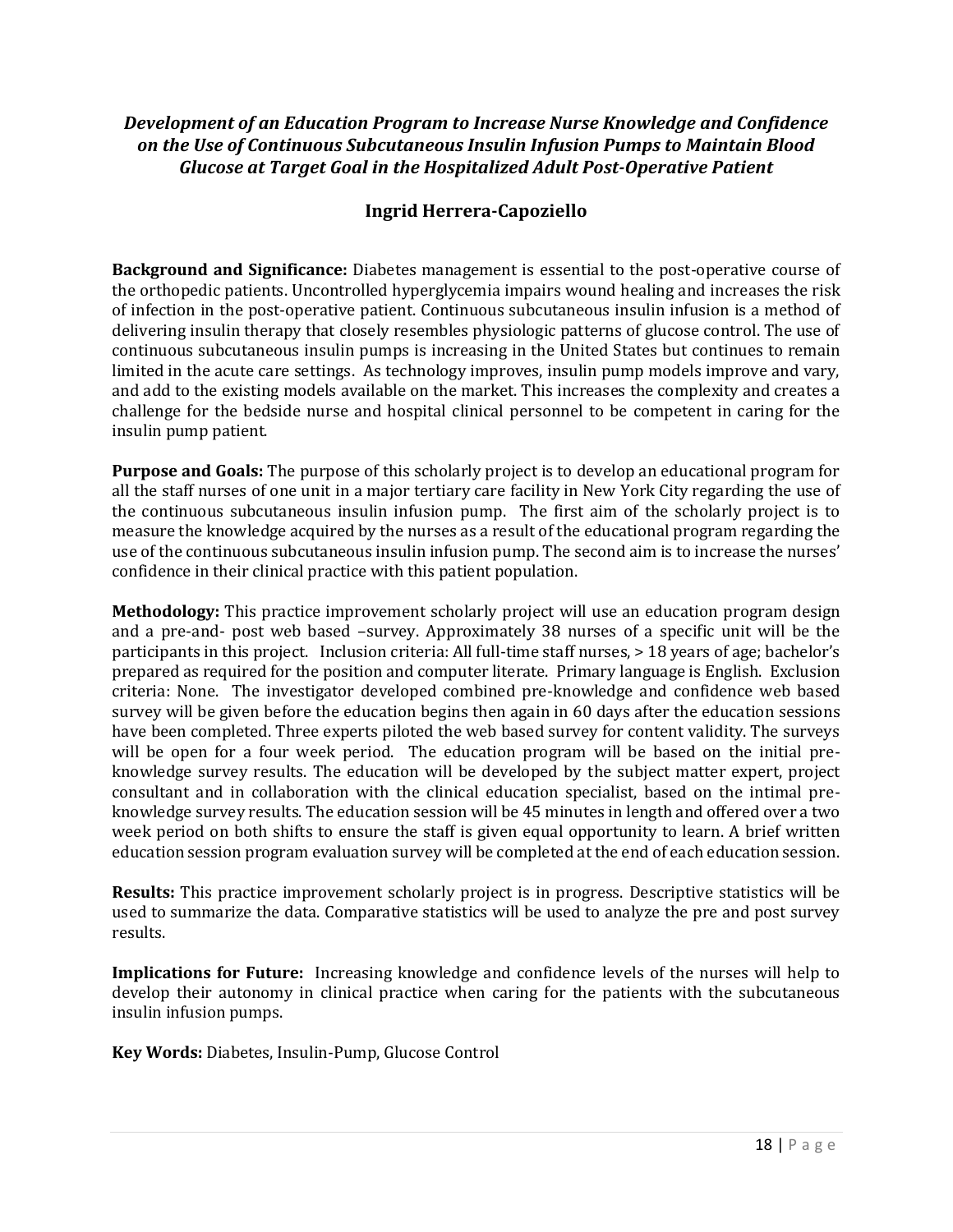## *Comparing Heart Rate Characteristic (HRC) Index Score and Magnetic Resonance Imaging (MRI) Severity of Injury Score in Neonates with Hypoxic-Ischemic Encephalopathy (HIE) Undergoing Therapeutic Hypothermia (TH)*

#### **Allyson Kayton**

**Background and Significance:** Up to 25% of the surviving neonates with moderate Hypoxic Ischemic Encephalopathy (HIE) and 100% of neonates with severe HIE exhibit severe permanent neuropsychological handicaps in the form of cerebral palsy (CP), with or without associated mental retardation, learning disabilities or epilepsy (Florida Neonatal Neurologic Network, 2014). When HIE occurs, it triggers pathophysiologic cascade resulting in neuronal injury leading to death or long-termdisabilities. It is well known the use of total body cooling in the neonate slows this progression of HIE, significantly reducing CP and developmental delay. Cooling is done to prevent secondary injury to the neonate and is one of the most important interventions. Further, neuroprotection interventions are currently being studied but the question remains when is the right time to intervene. Identifying the relationship between HRC score and MRI severity of injury score could be used as a guide in patient management, including earlier implementation of neuroprotective interventions that may improve outcomes in neonates with HIE, or to guide discussion about withdrawal of support in cases of severe injury.

**Purpose and Goals:** Brain injury is associated with abnormal heart rate characteristics (HRC) that may also be present with HIE. Heart rate characteristics can be measured in the form of a score. This retrospective chart review examines the relationship between the HRC score, brain MRI severity of injury score and other related variables from a sample of infants with HIE treated with TH. This study is the first step toward understanding how the HRC score could be used as a clinical tool, in this patient population.

#### **Specific Aims:**

1. Assess the HRC scores from neonates with HIE prior to TH, during TH and during re-warming and compare them to the Barkovich score from an MRI obtained between days of life 4-14.

2. To compare the HRC scores to clinical variables and the National Institute of Child Health and Human Development (NICHD) score.

3. To compare the HRC scores obtained during TH and rewarming to determine how hypothermia effects the autonomic nervous system of neonates undergoing TH.

**Methodology:** Using multi-centered retrospective chart review, demographic and clinical data is being collected for approximately100 neonates with HIE and treated with TH. The sample will include infants with birth weights  $\ge$ /= 1800 grams, gestational ages 35 0/7 weeks' to 42 6/7 weeks', born between January 1, 2014 and December 31, 2016. Statistical analyses will be performed using descriptive statistics to examine relationships between the HRC score, Barkovich score from an MRI (days 4-14 of life) and other clinical data.

#### **Results (in progress):** The study is currently in progress.

**Implications for Future:** Identifying relationships between the HRC score and MRI severity of injury score have the potential to guide future patient management, including earlier implementation of neuroprotective interventions that may improve outcomes for neonates with HIE. This could be accomplished through investigations of larger samples of neonates to further explore the predictive nature of the HRC score and HIE.

**Key Words:** Hypoxic-Ischemic Encephalopathy; Heart Rate Variability, Neonate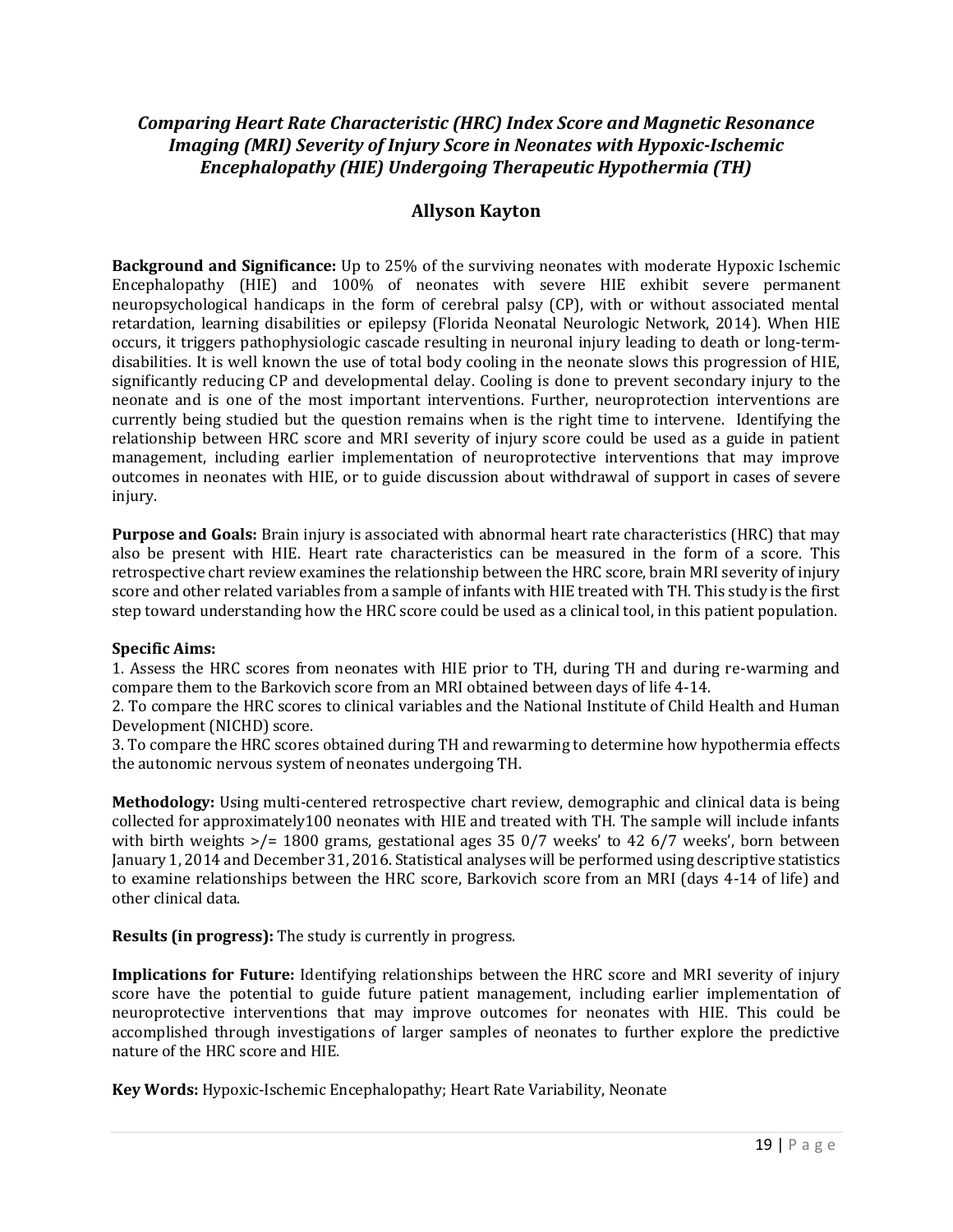#### *Evaluation and Enhancement of the Knowledge and Confidence of School Nurses in Massachusetts Regarding Diabetes Numeracy*

#### **Ann Marie Klaver**

**Background and Significance:** Type 1 Diabetes Mellitus, formerly known as Juvenile Diabetes and Insulin-Dependent Diabetes Mellitus (IDDM), is increasingly more prevalent in the pediatric and adolescent population (American Diabetes Association, n.d.). Managing insulin delivery and regulating blood glucose levels is necessary to prevent significant chronic microvascular complications and death (Centers for Disease Control and Prevention, n.d.). School nurses are an integral part of the daily activities of many students. School nurses treat and assist all students with prescribed medications and procedures, respectively, throughout the school day. Adolescents diagnosed with T1D need both a quality diabetes management plan and emergency plan while in school. School nurses coordinate and collaborate with the student, family members, the nutritionist, nurse educator, the endocrinologist and student's educators, to manage a proper diabetes regime. The school nurse's diabetes education is broad. Preparation of numeracy confidence and skills is lacking (Lipkus & Peters, 2009). School nurses caring for students with diabetes must be educated and capable of quickly assessing the student's insulin/food schedule, calculating and delivering the appropriate insulin dose. Competency in this skill is essential to prevent hypoglycemia in a learning environment (Ofosu & Jarrett, 2015).

**Purpose and Goals:** The purpose of this quality improvement project is to improve school nurses' confidence in utilizing numeracy skills within their daily diabetes management. The goals of this quality improvement project are: 1) To measure the baseline knowledge of school nurses regarding diabetes numeracy; 2) To develop and implement an online accessible webinar continuing education program for school nurses regarding diabetes numeracy; and 3) To improve school nurse's confidence in their ability to calculate diabetes numeracy and improve diabetes management of students in grades K-12.

**Methodology:** This project uses a pre and post educational intervention web based survey design. A convenience sample of approximately 100 school nurses was recruited through email lists provided by Massachusetts Department of Public Health School Health Unit (MA DPH), Massachusetts School Nurse Organization (MSNO), Northeastern School Health Academy (NEUSHA), and Brockton Public Schools. Inclusion criteria: all school nurses in Massachusetts belonging to the professional groups listed, who are literate in English, and have basic computer skills. Exclusion criteria: members that have opted out of mass e-mail communication from the identified groups. In collaboration with a Boston Children's Hospital Endocrinologist, the *Vanderbilt Diabetes Numeracy Test* (DNT), with established reliability and validity, with permission, was modified to include demographics. The modified numeracy pre-survey to measure knowledge and confidence of school nurses in diabetes management was posted 4 weeks on the Northeastern School Health Academy website. Then an educational webinar based on survey results was developed with plan to offer December 2017. The webinar will remain live on the NEUSHA website. The modified post-numeracy survey will be emailed 2 weeks post educational offering. No further follow up.

**Results:** Surveys were administered electronically using a web-based password protected survey application known as Qualtrics. Data were exported into the SPSS statistical application for data analysis. Descriptive and comparative statistics will be used to describe findings and compare results.

**Implications for Future:** The relevance of this study will fill an important knowledge gap regarding school nurse's numeracy skills in diabetes management. Appropriately understanding the concepts and improving competency in diabetes carbohydrate/insulin computation is essential to best practices for diabetes daily health and wellness. Future, educational, professional development for school nurses.

**Key Words:** Diabetes, Numeracy, School Nurse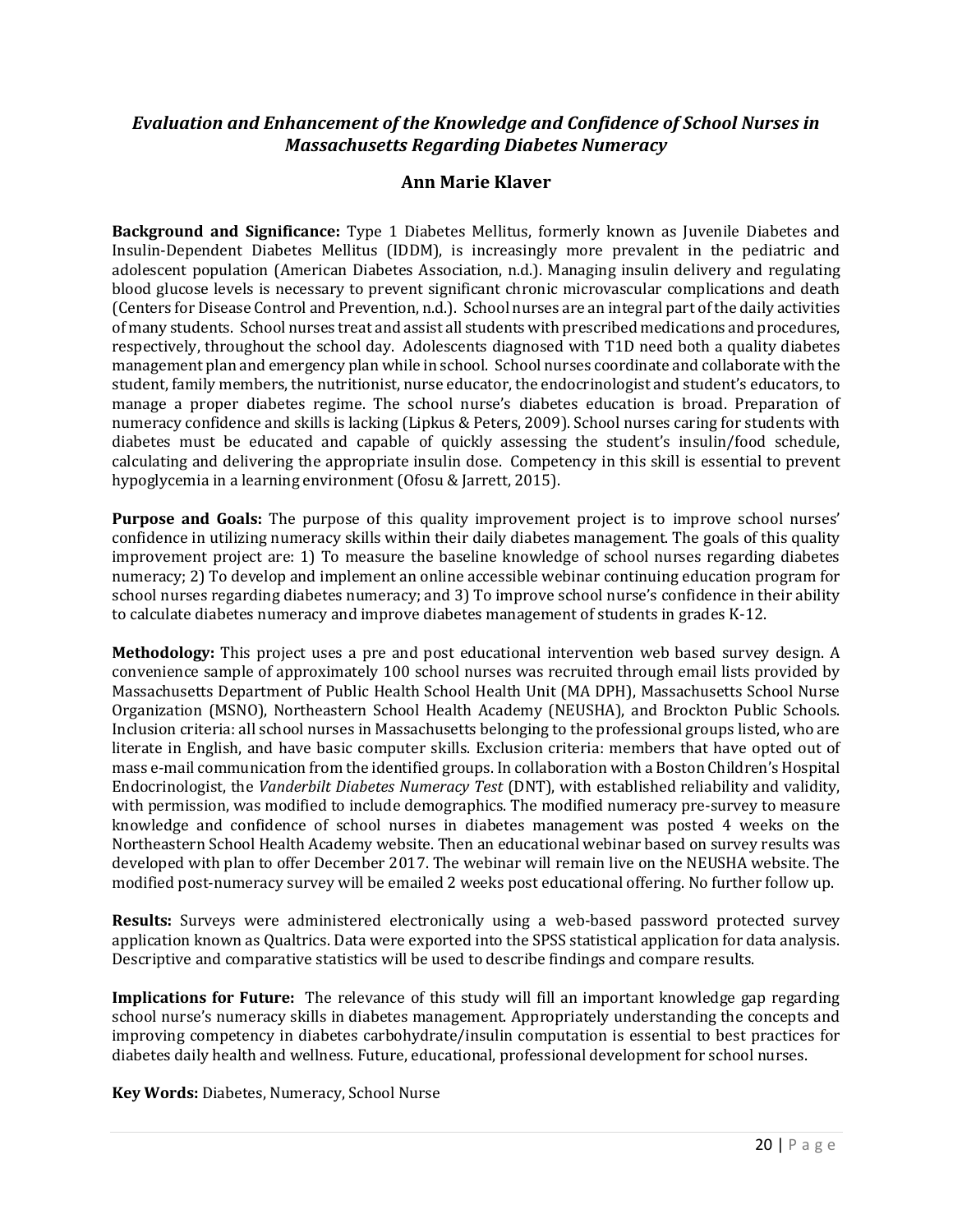## *Clinical Descriptors of Pneumothorax Following Pediatric Cardiac Surgery*

## **Christine LaGrasta**

**Background and Significance:** The standard of care after chest tube removal in postoperative cardiac surgical patients at Boston Children's Hospital is to obtain a chest radiograph to determine the presence of a pneumothorax. Cumulative radiation exposure from diagnostic testing increases lifetime risk of developing cancer by 6.5% in patients with complex congenital heart disease. Data from the adult population suggests the post removal chest radiograph does not provide any diagnostic or therapeutic advantage over the patient's clinical exam and the elimination of the post removal chest radiograph is safe. There is limited evidence regarding the development of pneumothorax following chest tube removal in pediatric cardiac surgery patients. The data that does exist, suggests similar results as in the adult population.

**Purpose and Goals:** The purpose of this study is to describe patient and clinical characteristics related to chest tube removal in pediatric cardiac surgery patients at a single quaternary academic center. The specific aims are to describe the frequency of pneumothorax after chest tube removal in postoperative pediatric cardiac surgical patients and to describe patient and clinical characteristics of pediatric cardiac surgical patients who experienced a pneumothorax after chest tube removal.

**Methodology:** A retrospective observational cohort project design is being utilized to review 8817 pediatric postoperative cardiac surgical patients from newborn to 18 years old who were inpatient at Boston Children's Hospital from January 1, 2010 - December 31, 2016. The charts of patients who demonstrated a pneumothorax on the first chest radiograph following CT removal are being evaluated. The presence of a pneumothorax is determined by the official radiology report. Data points being reviewed include: age at time of surgery, prematurity, gender, weight, height, body surface area, primary cardiac diagnosis, non-cardiac anomaly(s), surgical procedure, prior cardiac surgery, Risk Adjusted Congenital Heart Surgery Category (RACHS-1), intervention(s) post CT removal, length of stay in the CICU and length of total hospitalization. The medical records of patients who developed a pneumothorax will be further assessed to determine if these patients exhibited changes in clinical status or showed symptoms of respiratory distress prior to the post removal chest radiograph.

**Results:** Data collection is in progress. Pneumothorax following CT removal will be described using descriptive statistics for the entire cohort. Measures of central tendency using the mean, median, minimum and maximum will be used to identify the demographic, clinical and procedural variables of patients who developed a pneumothorax following CT removal. Measures of frequency and dispersion using range, frequency distribution, quartiles, mean absolute deviation, variance and standard deviation will be used to describe the patient and clinical characteristics.

**Implications for Future:** By understanding the frequency and patient characteristics of patients who develop pneumothorax after CT removal, clinical staff who manage chest tubes and perform their removal will have data to guide them in determining whether eliminating a post CT removal CXR is safe for this patient population. The results of this project will be compared to the literature to provide a foundational assessment for future practice changes.

**Key Words:** Pneumothorax, Cardiac Surgery, Pediatric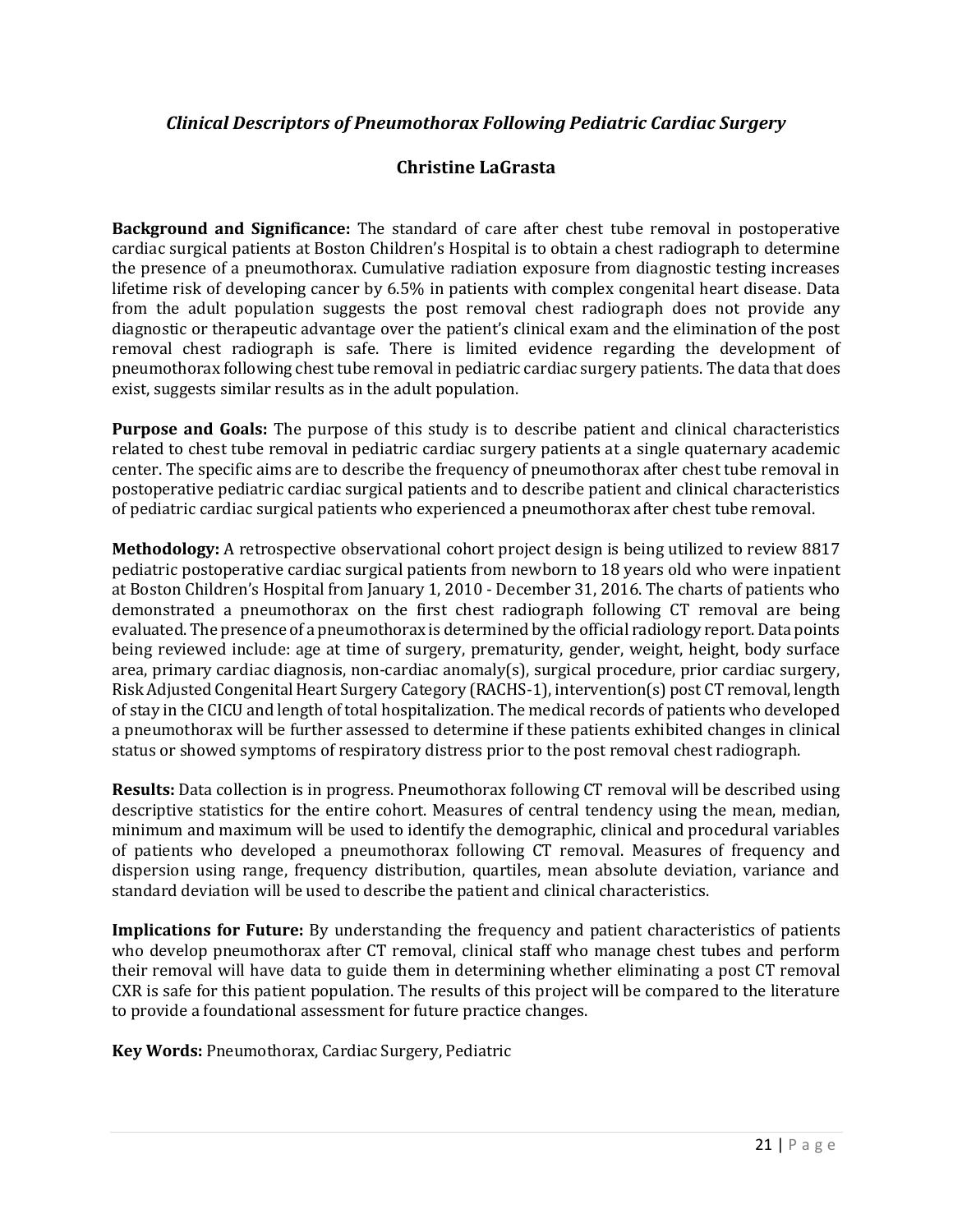## *Understanding Meaningful Recognition in Pediatric Surgical Staff*

## **Kierrah Leger**

**Background**: The American Association of Critical-Care Nurses (AACN, 2016) six standards to a Healthy Work Environment is comprised of Skilled Communication, True Collaboration, Effective Decision Making, Appropriate Staffing, Meaningful Recognition, and Authentic Leadership. Meaningful recognition (MR) is an important standard that has been cited as a top priority to enhance frontline staff engagement. The American Association of Critical Care Nurses (AACN) has reported that people who are not recognized, feel invisible, undervalued, unmotivated, and display reduced morale, provide suboptimal patient care. Though there is little evidence to guide MR strategies and interventions.

**Purpose and Goals:** The purpose of quality improvement project was to explore the perceptions of meaningful recognition of direct care nurses in three surgical programs (SP) in-patient units. .The specific aims of the project were to: 1. Describe, compare, and contrast direct care nurses' responses to the three MR questions from the AACN HWE survey from three inpatients surgical unit. 2: Understand what Meaningful Recognition means to direct care nurses, to identify strategies identified by the nurses to enhance MR in three inpatient SP units. 3: Compare and contrast common themes derived from focus groups on MR across three units.

**Methodology:** 20 pediatric surgical nurses participated. Each participant completed a questionnaire with three questions identical to those from the MR section of the AACN HWE survey. Participants also participated in a single focus group led by a nurse with no managerial responsibilities. Focus groups were conducted to understand the meaning of meaningful recognition and to identify interventions associated with MR.

**Results:** Completed questionnaires are being analyzed, and the six focus groups are in data transcription and analysis.

**Future Implication:** The findings will help nurse leaders and key stakeholders to establish a deeper understanding of the phenomenon and provide evidence for best strategies and interventions to enhance meaningful recognition for nurses.

**Key Words:** Healthy Work Environment, Meaningful Recognition, Job Satisfaction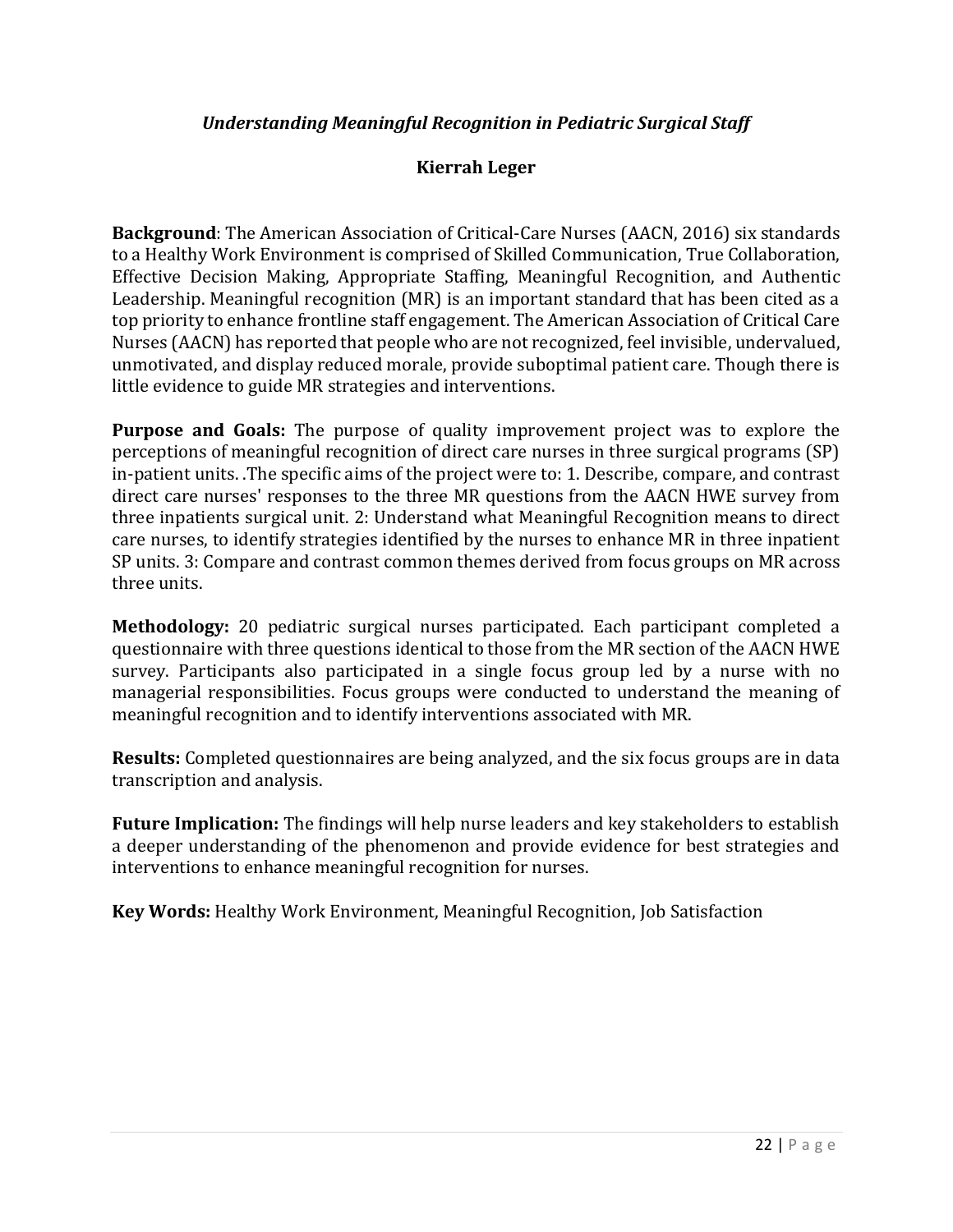## *A Survey of Hospice and Palliative Care Nurses' and Holistic Nurses' Perceptions of Spirituality and Spiritual Care*

## **Julia Lukovsky**

**Background and Significance:** The World Health Organization (WHO) challenges healthcare professionals to respond not only to the physical and psychological needs of dying patients and their families, but also to attend to the spiritual needs of patients and families faced with the reality of one's end of life (2017). The establishment of spiritual care is progressively being referred to in professional practice guidelines and government policy. It is nationally and internationally mandated in nurses' ethical codes, philosophy, and competencies (Wattis, Curran, & Rogers, 2017). Spiritual care embraces having sincere communication and providing encouragement, companionship, emotional support, openmindedness, and active listening to the patient. It values the distinctiveness of each person through recognition of an individual's guiding beliefs, values, and principles and being attentive to their discussion and experience, including sources of meaning, hope, and connection (Holistic and Palliative Nurses Association (HPNA), 2010). A gap still exists regarding essential training in spiritual conversation and assessment, leaving health care providers feeling uncomfortable when assessing spiritual beliefs because of the abstract nature of spirituality (Draper & McSherry, 2002; Rodin et al., 2015). As nurses spend more time with patients than any other health care provider, it is vital that spiritual care be adapted as an indispensable component of standardized nursing care (Koenig, 2007).

**Purpose and Goals:** The purpose of this project is to assess hospice and palliative care nurses' (HPN) and holistic nurses' (HN) perceptions of spirituality and spiritual care. Specific aims of this study include assessing HPN and HN nurses' perceptions of spirituality and spiritual care utilizing the Spirituality and Spiritual Care Rating Scale (SSCRS) (McSherry, Draper, & Kendrick, 2002) and describing the association between demographics and nurses' perceptions about spirituality and spiritual care.

**Methodology:** This descriptive study utilizes a web-based survey (Qualtrics) to measure hospice and palliative care and holistic care nurses' perception of spirituality and spiritual care giving using a modified SSCRS. We modified the scale to include: Part A designed to collect demographic and professional information; Part B comprises the original 17 item Likert scale survey; and Part C to address spiritual care issues such as awareness of an experience with spiritual care. A convenience sample will be recruited from members of the HPNA and the American Holistic Nurses Association (AHNA) by an email deployed by the HPNA and the AHNA providing links to the survey to the members meeting inclusion criteria: HPN and HN nurses (RNs and APRNs who are listed on the mailing list of the HPNA and AHNA) who are literate in English, and have basic computer skills. The survey remains open for four consecutive weeks. No follow up is planned.

**Results (in progress):** Descriptive statistics summarizes data. Content analysis of open ended survey questions will be used to identify themes until saturation.

**Implications for Future:** Given adequate resources and education, nurses can be positioned to address the spiritual needs of patients and provide appropriate care (Rogers & Wattis, 2015). Building on the therapeutic nurse-patient relationship, it is anticipated that these findings could contribute to an enhancement of nursing care by the integration of standardized spiritual care into the nursing model (Keall, Clayton, & Butow, 2014).

**Key Words:** Spirituality, Spiritual Care, Education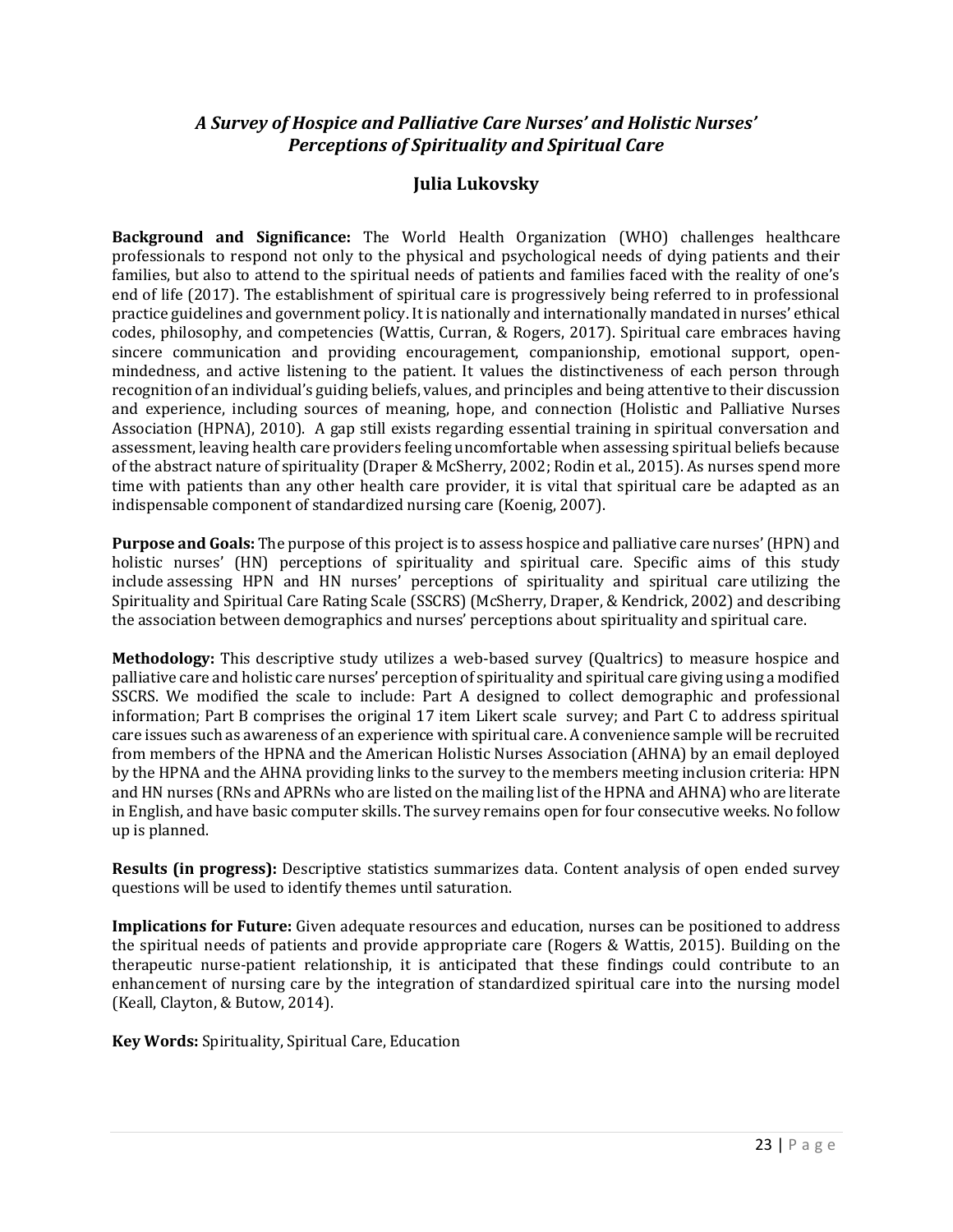## *To Determine if the Administration of Glucose Gel Prevents the Need for Intravenous Glucose in Infants with Hypoglycemia*

## **Nancy P. Mizzoni**

**Background and Significance:** Hypoglycemia in the neonatal period is a serious and preventable condition that can lead to lifelong disability (Harris, 2013). Neonatal hypoglycemia affects approximately 5–15% of otherwise healthy babies but is reported to be increasing due to a greater incidence of preterm births and maternal factors (Harris, 2013). Hypoglycemia in late preterm infants is associated with an increased risk of developmental delay, brain injury, and poor neurological outcomes, thus stricter monitoring and timely treatment of hypoglycemia after birth is recommended (Kerstjens, 2012).

In late preterm and term infants, initial management of hypoglycemia focuses on feeding, and feeding supplements. If feeding is unsuccessful and glucose concentration remains low, admission to the special care unit for intravenous glucose is usually indicated, separating the mother and baby. This separation can delay the establishment of breastfeeding and interfere with bonding (Harris, 2013). After extensive review of the literature, one hospital developed a new policy for the management of hypoglycemia that included the administration of 40% glucose gel. Nursing leadership at that institution wanted to evaluate if the new policy had led to a decrease need for IV glucose and admission to the special care nursery.

**Purpose and Goals:** This quality improvement project compares and contrasts the management of hypoglycemia for infants before and following implementation of the new policy. The goal is to determine if administration of glucose gel has reduced the need for intravenous glucose and admission to the special care nursery**.**

**Methodology:** A retrospective chart review of 120 infants is being completed for the timeframe of October 1, 2016 to September 30, 2017 (6 months prior to, and 6 months after the change in policy). Data is being collected on all infants diagnosed with hypoglycemia that met the inclusion criteria.

**Results (in progress):** Patient characteristics, blood glucose levels, number of glucose gel treatments, feeding supplementation, admission to special care nursery, and IV glucose will be described using descriptive statistics. Chi square analysis will be performed to determine the association between patient characteristics and the need for intravenous therapy and special care nursery admission. A run chart will be used to demonstrate the need for IV glucose in managing hypoglycemia and determine if there has been a reduction since the change in policy.

**Implications for Future:** This quality improvement project will help determine the efficacy of glucose gel in the treatment of hypoglycemia. It has important implications for the mother and infant, such as facilitating mother/infant bonding and improved breastfeeding. This work will inform current practice and the national trend of using glucose gel to treat hypoglycemia. More research is needed to help determine which infants are at a greatest risk for hypoglycemia and that benefit from glucose gel.

**Key Words:** Infant, Hypoglycemia, Glucose Gel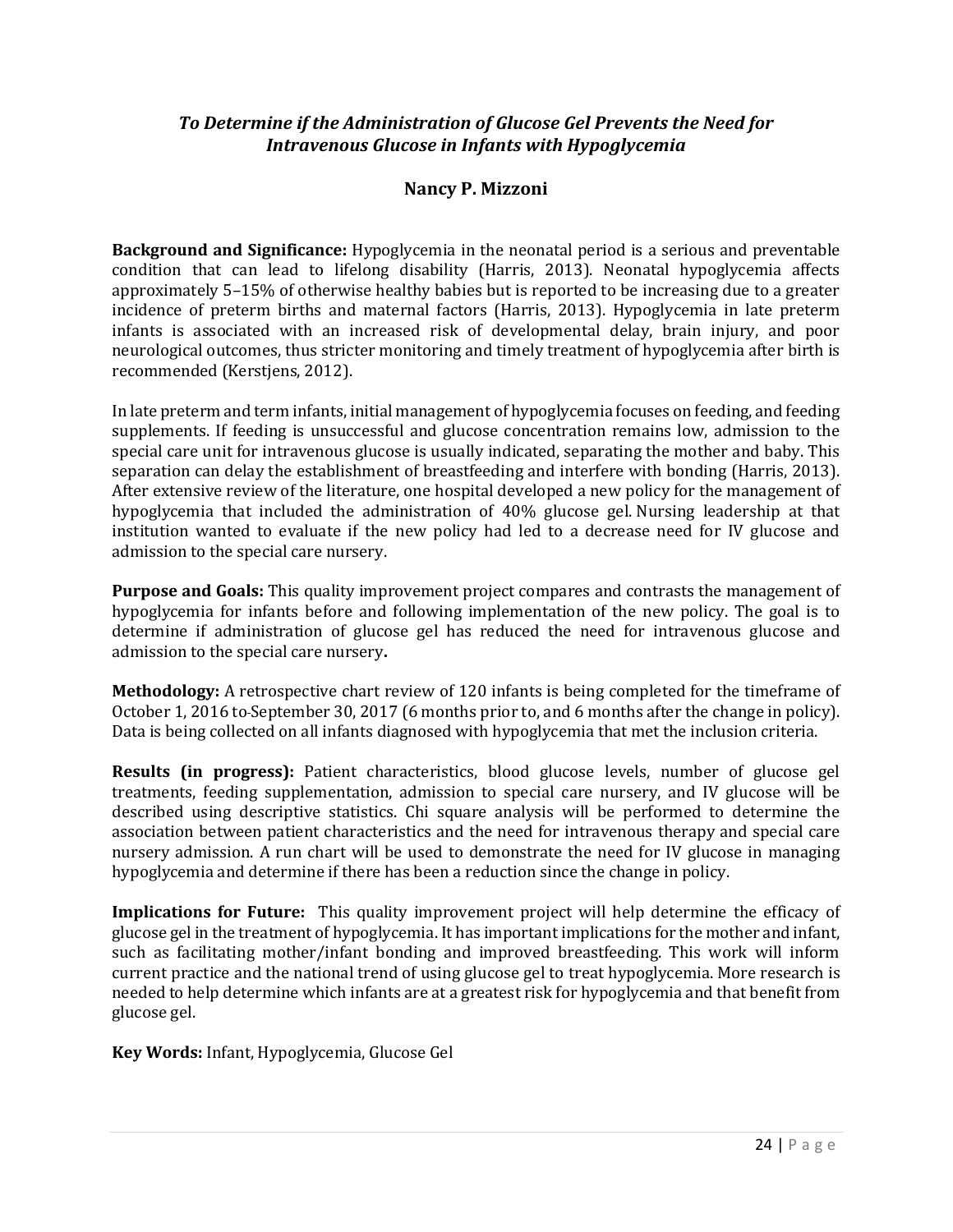### *Retrospective Chart Review to Evaluate Preterm Thermoregulation in Neonatal Resuscitation Program 7th Edition*

#### **Terri L. Moore**

**Background and Significance:** Preterm infants are at high risk for harmful hypothermia in the delivery room due to their larger surface area to body mass ratio, permeable skin, and lack of subcutaneous fat (Fanaroff, 2011). Risk of cold stress is greatest at birth for low birth weight infants and is associated with increased rates of morbidity and mortality in this population (Laptook, Salhaab, Bhaskar, 2007). Neonatal Resuscitation Program (NRP) guides resuscitation and stabilization of infants at delivery, including measures that improve outcomes in very low birth weight neonates (AAP, 2016). Evidence through research indicates these measures are valid to prevent hypothermia and therefore serve as guidelines for delivery room care of infants born before 29 weeks (McCall, E., Alderice, F., Halliday, H., Jenkins, J., & Vohra, S., 2010). Beginning in 2017, the NRP steering committee directed temperature regulation guidelines be expanded to a broader group of infants, those < 32 weeks gestational age, to minimize the occurrences of hypothermia in the delivery room and to reduce the associated adverse clinical outcomes (AAP, 2016). This project focuses on implementation of the new thermoregulation guidelines and is designed to answer the following practice question: Does implementation of the NRP 7th Edition recommendations lead to improved thermoregulation of neonates from 29 0/7 to 32 0/7 weeks gestation following birth?

**Purpose and Goals:** The purpose of this project is to evaluate the thermoregulation practice change recommended by NRP 7th edition and to measure effectiveness of the expanded thermal control measures at a single level III NICU. The goal is to inform practice by determining if the expanded guidelines have improved thermoregulation on admission at this clinical setting.

**Methodology:** Through this quality improvement project, demographic and patient data will be retrospectively reviewed and will include use of all temperature control measures as well as all patient variables to examine additional relationships between hypothermia and mortality and morbidity. The study sample, estimated at 100 infants, includes all infants born between 29 0/7 weeks and 32 0/7 weeks gestation at the designated hospital from July 1st, 2016 to July 30, 2017. This covers the 6-month period immediately prior to and after the implementation of the expanded recommendations.

**Results (in progress):** Using descriptive statistics, 6 months of thermoregulation data before and after implementation will be compared. Changes in thermoregulation practices and admission temperatures will be evaluated, as well as subject characteristics and related variables of our study sample.

**Implications for Future:** The results will inform practice by determining if the expanded guidelines are sufficient to improve outcomes, as evidenced by increased thermoregulation on admission to this clinical setting. The results will also potentially identify associated adverse outcomes related to insufficient thermoregulation. If necessary, these results will provide a basis for developing additional institutional strategies for hypothermia prevention.

**Key Words:** Thermoregulation, Preterm Infant, Hypothermia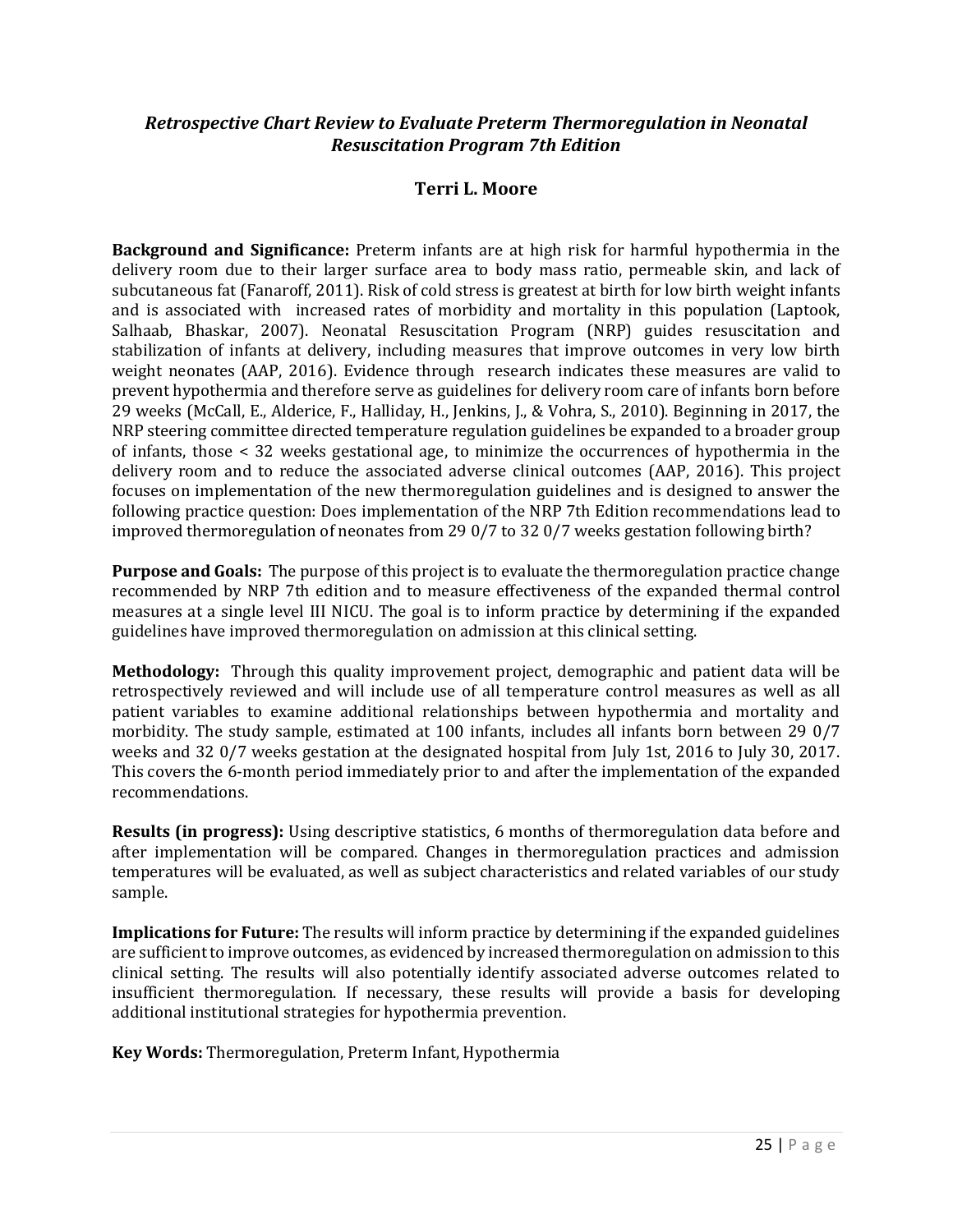#### *Evaluation of Discharge Education in the Inpatient Hospital Setting: An Educational Intervention to Improve Patient Safety with Opioid Medications*

## **Jill A. Taylor Pedro**

**Background and Significance:** From 2000 to 2014 nearly half a million people in the United States died from drug overdoses; many of them from prescribed or illicit opioids (CDC, 2016). In a 2013 national survey conducted by the Substance Abuse and Mental Health Services Administration (SAMHSA), it is reported that 6.5 million Americans aged 12 years or older used prescription drugs in the past month for a non-medical reason (NIDA, 2015). The lack of awareness of the proper disposal of unused prescription medications in the home poses a serious public health problem (NADDI, 2017). This paucity of education regarding opioid safety is a preventable health risk that all health care providers must be aware of and take an active role to educate patients. Effective January 1, 2018, The Joint Commission new pain standards go into effect, calling for improved opioid education. These new standards require patients who are discharged with opioid prescriptions to be educated on their safe use, secure storage and proper disposal with patient understanding documented.

**Purpose and Goals:** The purpose of this scholarly project is to increase the knowledge of staff nurses to effectively educate patients being discharged regarding the safe use, secure storage and proper disposal of opioids when prescribed. The aims of the study are to: (1) identify knowledge gaps of registered nurses regarding patient education concerning the safe use, storage, and safe disposal of opioids; (2) disseminate revised standards of The Joint Commission requiring essential opioid safety strategies needing to be taught to patients and documented (3) develop and implement an educational program for registered nurses regarding current requirements for opioid education; and (4) measure the outcomes and knowledge acquired from the educational intervention by developing and implementing a pre and post-educational survey for participants.

**Methodology:** A convenience sample comprised of approximately 60 registered nurses working on a surgical unit at Massachusetts General Hospital are being recruited to participate in an investigator developed pre-and post-web-based survey to measure baseline knowledge and assess the effects of an educational program based on The Joint Commission standards for opioid patient education. Educational sessions will be held on various dates and times for a one month period. Inclusion criteria: all English-speaking registered nurses in staff nurse positions on the chosen study unit, with access to hospital email, who can read, are computer literate, and attend a ten-minute educational session, with ten minutes allowed for questions. Exclusion criteria: nurses not in staff nurse positions on the unit.

**Results (in progress):** Descriptive and comparative statistics will be utilized to analyze data.

**Implications for Future:** Inadequate education about opioids is a barrier to safe, effective use of these beneficial but potentially dangerous medications. Knowledge regarding opioid safety is needed to assist in the prevention of opioid use disorder. Nurses are in a critical position to use their knowledge and expertise to educate patients and family members about opioids and help prevent unnecessary harms related to misuse, improper storage and disposal of opioids.

**Key Words:** Opioid Education, Opioid Safety, Substance Use Disorder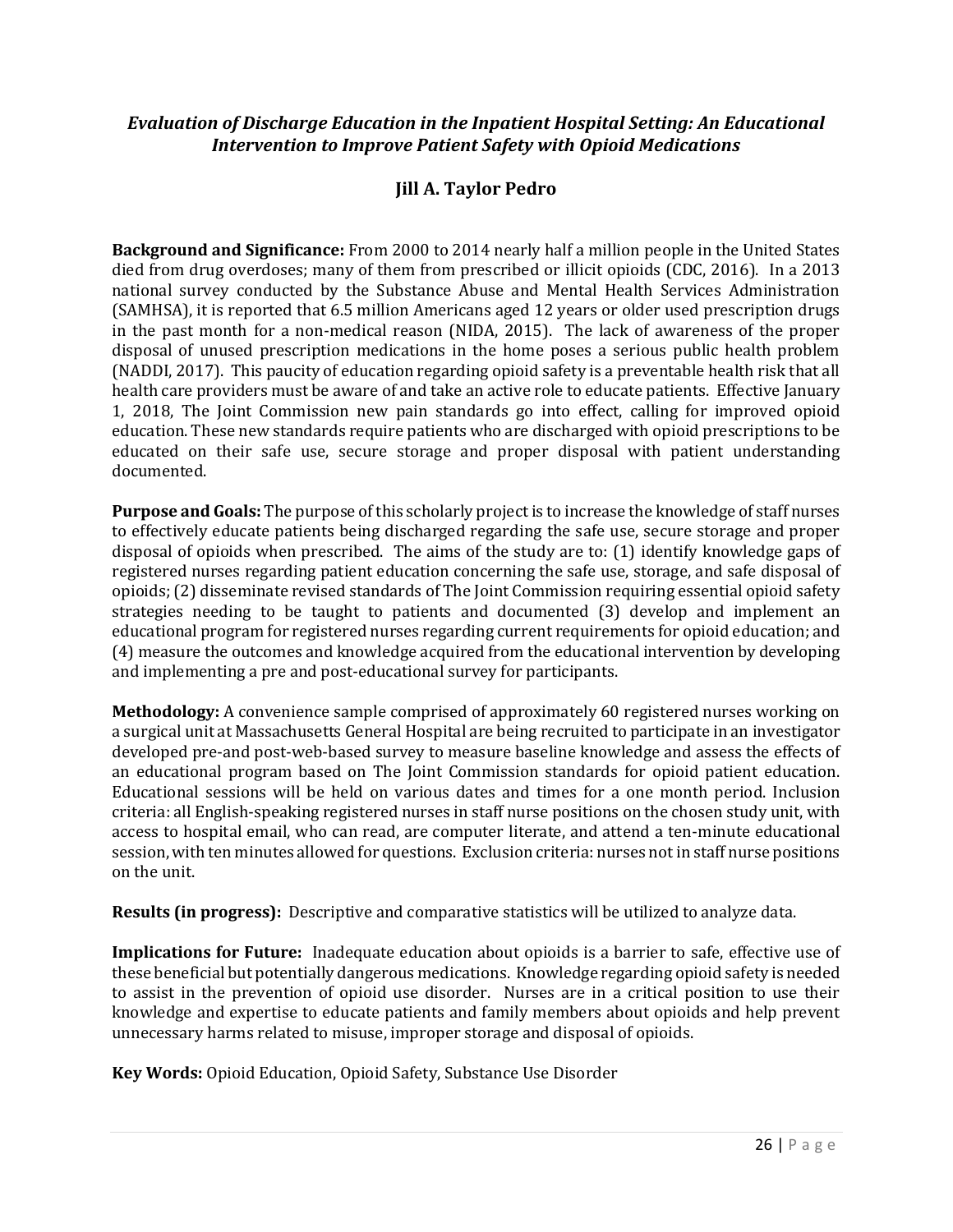#### *An Initial Evaluation of a Newly Implemented Innovative Program Designed to Provide Comprehensive Hospital-at-Home Care*

## **Lisa J. Pugh**

**Background and Significance:** Hospital-at-home programs that enable patients to receive acute care at home compared with usual hospital care have been shown to result in fewer complications including reductions in delirium, greater satisfaction with care for patients and family members, less caregiver stress, better functional outcomes, and lower costs. (Leff, 2015; Kowalczyk, 2016) However, widespread adoption of the model in the United States (U.S.) has been hampered by several factors which include concerns regarding patient safety as well as the legal risk and reluctance of payers. (Klein, 2011) This project describes an innovative healthcare delivery system launched in May 2017 by a partnership between Atrius Health and Medically Home, a company that is committed to providing hospital level acute care in the home. The goal of that partnership is to provide a comprehensive holistic approach to caring for patients requiring acute care in their homes rather than sending them to the hospital for an inpatient stay. Medically Home's admission criteria includes adults  $\geq$ 18 years with a multitude of diagnoses who are covered by qualifying insurance carriers. The Medically Home program provides acute level care, restorative care and preventative care in the patient's home for approximately 30 days.

**Purpose and Goals:** The purpose of this quality improvement project is to evaluate the patient's and designated family caregiver's perception of receiving care in this innovative program during the initial implementation. A second purpose is to identify the benefits and challenges of receiving acute, restorative and preventative phases of care within the home environment. The aims are: 1) To explore the relationship between this innovative model of care delivery and the occurrence of adverse events such as falls, change in mental status, and secondary infections, and 2) To evaluate the frequency of outside utilization while receiving such care. Outside utilization is defined as emergency room visits, admissions to a traditional inpatient hospital setting, skilled nursing facility or rehabilitation facility.

**Methodology:** This program evaluation project uses two Likert scale surveys, the modified Patient Experience Survey and modified Family Member Experience Survey, given to patients and their designated family caregiver, if one is identified by the patient upon enrollment, to query them regarding their perception of their experience with this program. Content validity was established by 3 experts. Participants are a convenience sample of all patients and their designated family caregiver enrolled into this program from existing sites within the Atrius Health system located throughout Massachusetts between May 1, 2017 and December 31, 2017. It is estimated this will be approximately 12-15 patients and 12-15 corresponding caregiver surveys. Exclusion criteria: diagnosed as having any cognitive impairment, with an altered mental status such as Alzheimer's disease or Dementia and are unable to understand the information sheet or read and answer the questions on the survey. If a patient is excluded, the family caregiver is automatically excluded. In addition, a chart review will be conducted to obtain data regarding the course of care provided including demographics, diagnoses, adverse events and outside utilization during the 90 day period following enrollment.

**Results (in progress):** Descriptive statistics will be used to analyze the quantitative data. Content analysis will be used to interpret the survey responses coded with themes identified until saturation.

**Implications for Future:** Nurses are essential to the success of Hospital-at home programs for: providing comprehensive care, reducing hospitalizations, improving overall quality of life, promoting continuous improvement opportunities.

**Key Words:** Holistic, Hospitalization, Home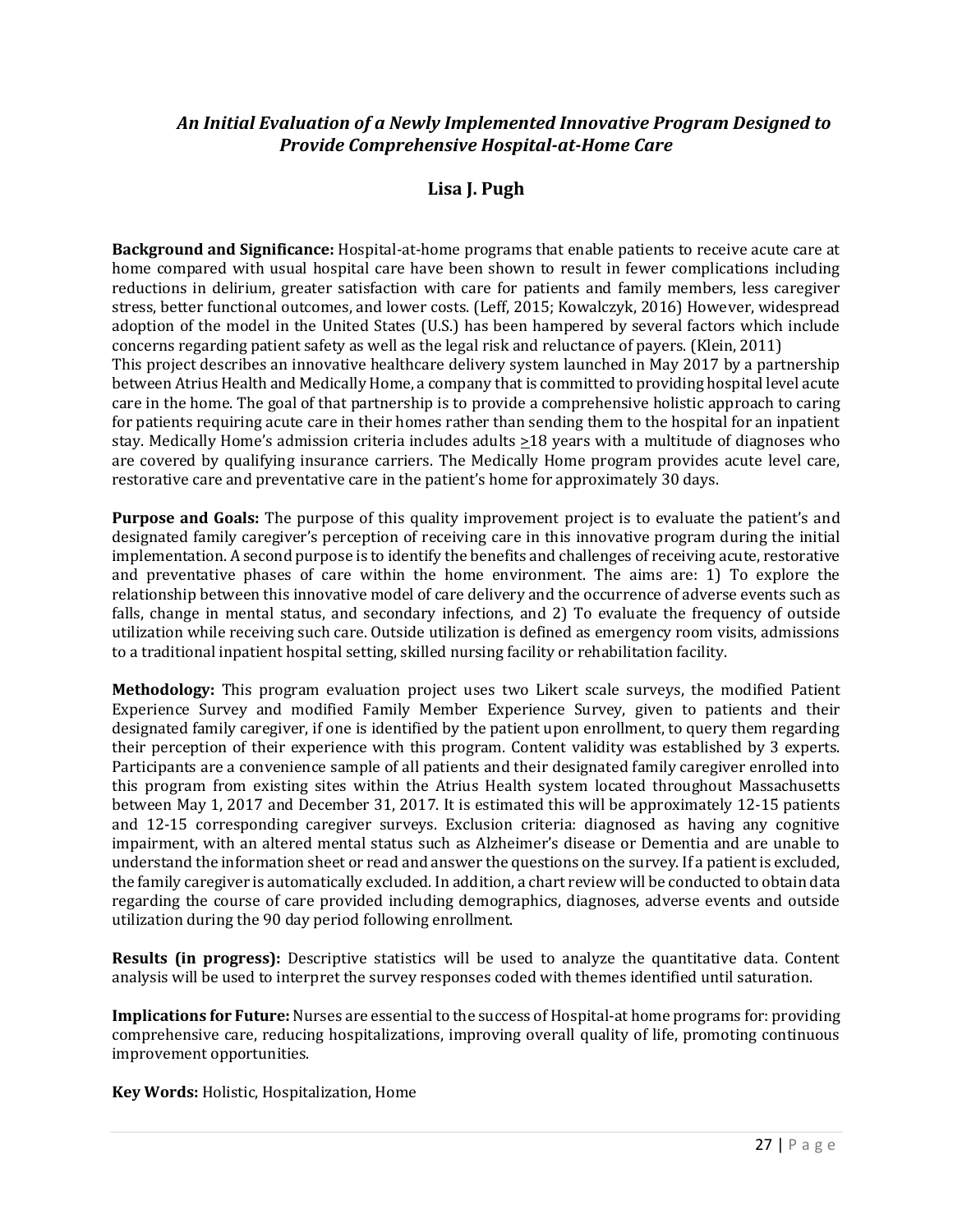#### *Ventricular Assist Device: Patients' Perceptions of Hospital Readmissions*

#### **Deborah A. Reynolds**

**Background and Significance:** Heart failure is advanced when conventional heart therapies and symptom management strategies no longer work, and the patient feels shortness of breath at rest (AHA, 2017). A Ventricular Assist Device (VAD) is placed in patients with severe heart failure to support heart function for the left side of the heart (LVAD) and in some cases, both the right and left sides are supported (Bi-VAD). VADs support the heart by mechanically forcing blood through the ventricle to the rest of the body. Patients receive VADs as either a bridge to transplant (BTT) or destination therapy (DT) at the time of implant. They can have the device for less than a year or for many years. In either situation, VADs become a permanent therapy for these patients. It is a complex and long-term therapy and the longer the VAD remains implanted, the greater the likelihood and frequency of complications.

A dedicated Mechanical Circulatory Support (MCS) unit at Brigham and Women's Hospital (BWH) provides care for up to 10 VAD patients. These patients experience medical/surgical issues and are admitted either from home or the VAD clinic. The care of these patients involves a multidisciplinary team. Patients' stays average ten to fourteen days.

A review of the literature reveals a plethora of research on patients with VADs. However, no current published studies could be found examining patient perceptions of hospital readmissions for VAD complications and effect on QOL.

**Purpose and Goals:** The purpose of this study is to determine how a patient who is readmitted for a VAD complication perceives the readmission and how it affects their quality of life. Quality of life for this study is defined as the perception of being well enough to do and enjoy activities that are important to the individual (Sandau et al, 2014). The goal of this study will be to identify nursing interventions that could help direct the future care of this patient population during a hospital readmission potentially improving the quality of care they receive.

**Methodology:** This is a qualitative study using interview and conventional content analysis methodology. The convenience sample consists of patients with VADs admitted to the MCS unit at a single quaternary care medical center. A nurse who understands the patient population and is skilled in interviewing will interview participants. The nurse will ask the patients three questions. The semistructured interviews will allow patients to describe their perceptions of VAD readmissions.

**Results (in progress):** Patient interviews are set to begin. Data is expected to reveal important perceptions patients have related to their hospitalization.

**Implications for Future:** VAD readmissions occur regularly and will increase since patients can have their VAD for many years. Nurses can improve the care they provide when they fully understand patient perceptions to VAD readmissions. Findings from this study may enable development of holistic nursing care interventions to improve the quality of life of VAD patients during hospitalizations.

**Key Words:** Ventricular Assist Device, Hospital Readmissions, Quality of Life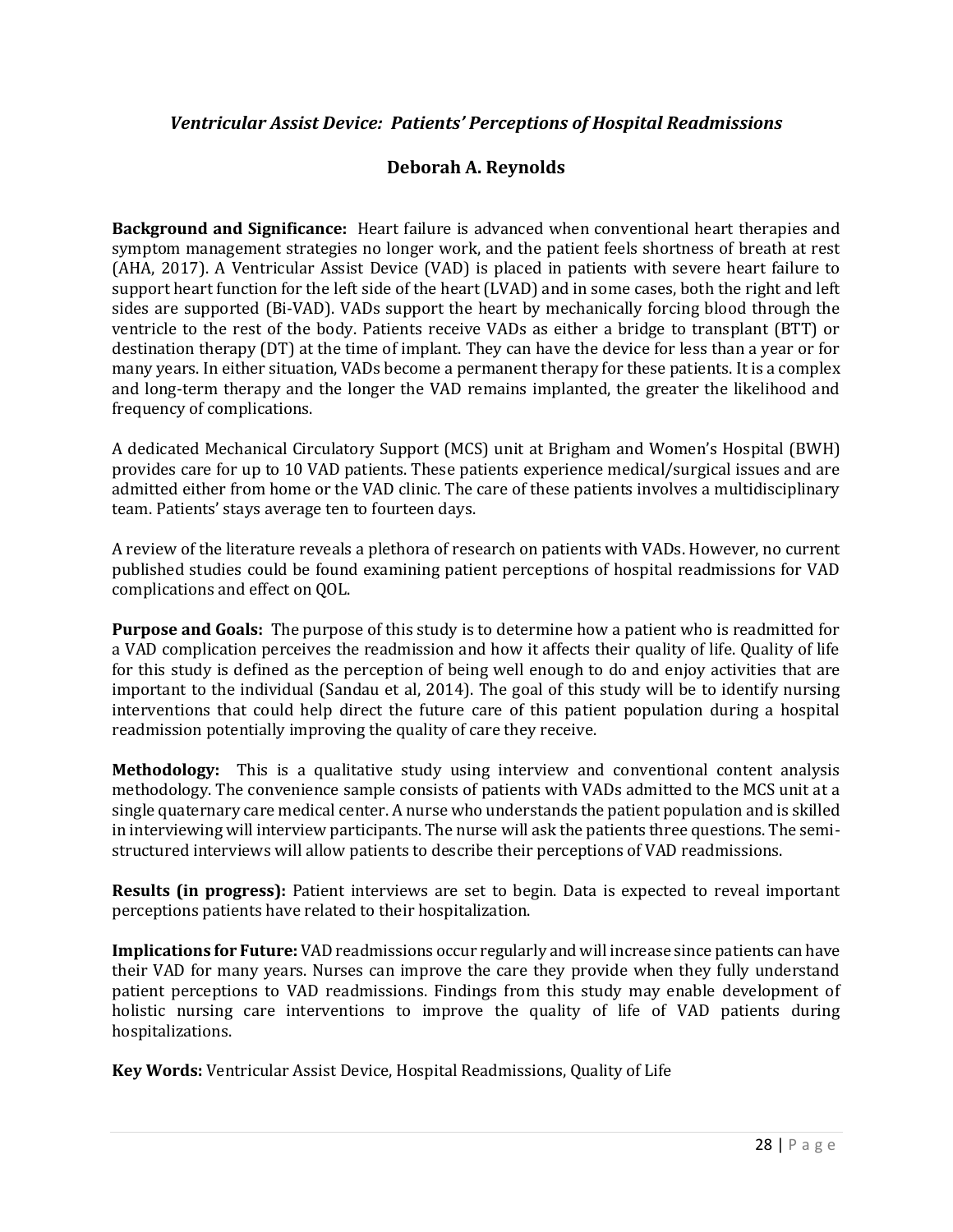#### *A National Survey of Nurse Leaders to Explore the Relationship between Grit, a Measure of Perseverance, and Measures of Psychological Well-Being*

## **Claire Seguin**

**Background and Significance:** Today's nurse leaders need managerial and leadership skills to address unprecedented challenges. The well-being of nurse leaders is an important factor in their ability to adapt to the changing shape of the delivery model, do more with less and demonstrate improvement in efficiency, maintain and improve quality and safety metrics as transparency advances, and sustain a satisfied workforce. Consequently, it is important to identify individuals at risk for burnout and low levels of well-being as early as possible. The aim of this study was to test the hypothesis that the well-being of nurse leaders may be related to grit, a psychological factor defined as perseverance and passion for long-term goals.

**Purpose and Goals:** The purpose of this scholarly project is to explore the relationship between grit and psychological well-being in nurse leaders as a first step in understanding if grit matters for the profession. The goal of this study is to explore whether the personality attribute called "grit" represents a core personality trait among nurse leaders. More specifically, are higher grit scores amongst nurse leaders associated with measures of psychological well-being.

**Methodology:** A web-based survey design was used. A purposive sample of 9,700 American Organization of Nurse Leaders (AONE) members was surveyed; the response rate is pending. Inclusion criteria: members with accountability for a clinical unit, multiple units or a department who are actively working in leadership roles at hospitals and/or health systems, literate in English, with basic computer skills. Exclusion criteria: members opted out of mass e-mail communication, or work in academia and other settings. Perseverance was measured using the Short Grit Scale, a validated tool that predicts trait-level perseverance and passion for long-term goals. Nurse leader well-being was measured with (1) burnout and (2) personal accomplishment using the Maslach Burnout Inventory, by far the most widely used tool to measure burnout in nurses (Beckstead, 2002). The personal accomplishment (PA) subscale has been independently validated and measures the values of excellence and competence with higher scores positively associated with reduced burnout. Additional demographic questions were included.

**Results (in progress):** Descriptive statistics will be used to summarize survey results based on demographic information. Comparative statistical methods will be used to determine the relationships between the two personality attributes.

**Implications for Future:** The data analyzed from this study will describe the relationship between grit and well-being of nurse leaders as a first step in understanding if grit matters for the profession. If grit is positively associated with feelings of personal accomplishment, a known antidote to burnout, it may be a quick, reliable measure that can predict attrition risk. Long term, grit development may prove to be an effective tool for improving nurse retention, success and quality outcomes.

**Key Words:** Nurse Leader, Grit, Burn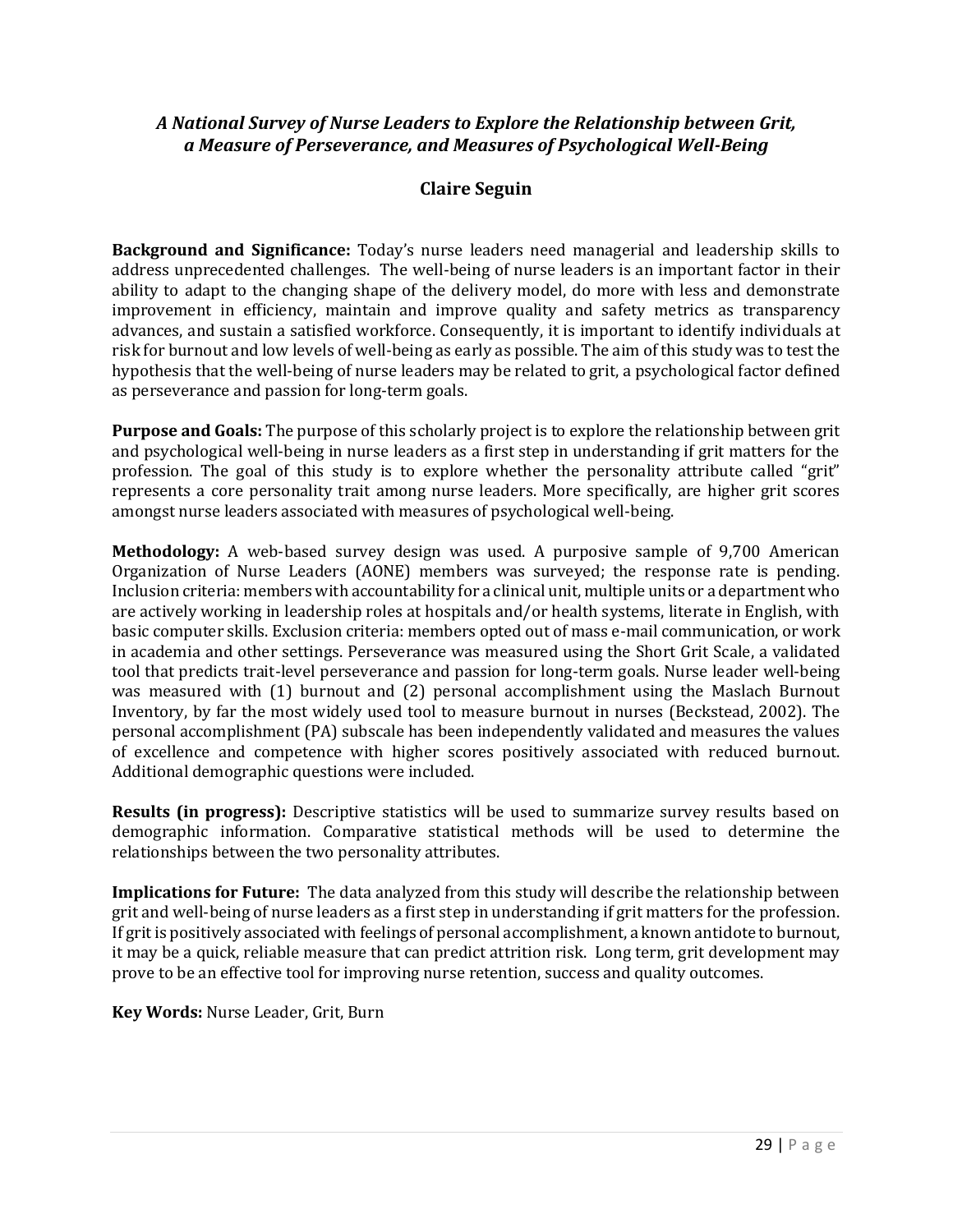## *Nurses' Perceptions of Fall Prevention: Nursing Perceptions of Barriers Utilizing the Fall Survey for Clinical Nurses*

## **Jean Stewart**

**Background and Significance:** "Inpatient falls are common adverse events that lead to patient injury, increased length of stay, healthcare cost, litigation and are a focus of patient safety and health care quality" (Dibardino, 2012). Moreover, patient falls are significant due to the high rate of morbidity and mortality. "The reported rate of falls in acute care hospitals ranges from 1.3 to 8.9 per 1000 bed-days" (Oliver, 2010). The National Database of Nursing Quality Indicators (NDNQI) states that "a patient fall is a sudden, unintentional descent, with or without injury to the patient, that results in the patient coming to rest on the floor, on or against some other surface (e.g., a counter), on another person, or on an object (e.g., a trash can)" (NDNQI, 2016). Fall prevention is an important goal that has been investigated with corresponding interventions executed. Yet information on effective fall reduction is still in need of further study. Current evidence indicates falls that happen in the hospital can be reduced with planning and intervention techniques.

**Purpose and Goals:** The purpose of this scholarly project will assess inpatient direct care nurses' perception of the LEAF fall prevention program and their perceived barriers to fully implementing the program. The goal will be to assist the fall prevention program to develop interventions to improve their fall rates.

**Methodology:** This quality improvement project uses survey methodology. A convenience sample of approximately 400 direct care inpatient nurses was recruited from eight general care surgical units at a single urban hospital located in the Northeast US. Inclusion criteria consisted of all direct care inpatient nurses on eight general care surgical units. Exclusion criteria included advanced practice nurses and nurse administrators. Under the advice of the inventor, a modified tool of sixteen items and four demographic questions will be utilized, providing the best information of nurses' perceptions and perceived barriers of falls.

**Results (in progress):** Data analysis is currently underway and will be completed by December 2017.

**Implications for Future:** The LEAF program was implemented as a way of preventing patient falls. The Fall Survey for Clinical Nurses will help identify perceived barriers to the program and provide direction for the next steps managing fall prevention. This project is a first step toward understanding why fall rates and fall with injury rates continue to exceed national standards for some inpatient units.

**Key Words:** LEAF Program, Perceived Barriers, Staff Nurse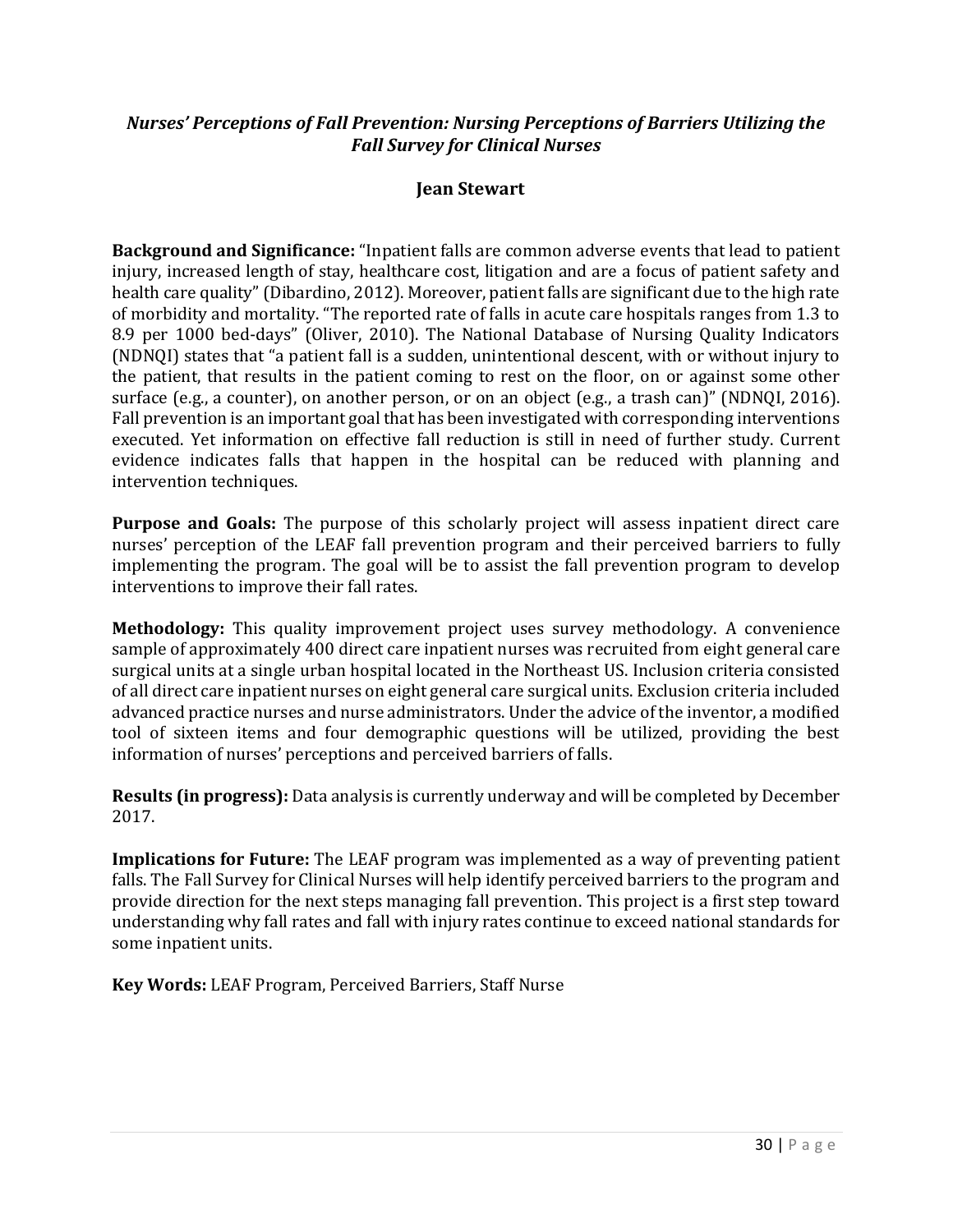#### *Post Hospital Rounds in the Home: An Innovative Nurse Practitioner Role*

## **Jessica Smith Yang**

**Background and Significance:** A component of the Affordable Care Act (ACA) called the Hospital Readmissions Reduction (HRR) Program incentives hospitals to reduce unnecessary readmissions within 30 days by improving care transitions and quality of care for Medicare patients. Hospital readmissions contribute to both financial burdens and inpatient capacity challenges for institutions. The *"Stay Connected Program"* is a 5-intervention readmission reduction program at a metropolitan academic medical center that has reduced 30-day hospital readmissions for a high risk for readmission medicine/cardiac patient population. The most innovative intervention in the program is Nurse Practitioner (NP) home visits.

**Purpose and Goals:** The purpose of this project is to describe and evaluate this innovative NP home visit intervention in the context of a multi-intervention readmission reduction program for high risk for readmission medicine patients by completing a retrospective chart review of a subset of the patients seen by the NP in the 30 days post hospital discharge. The goal is to determine the key interventions the NP performs as this innovative role is included in an effective hospital readmission reduction program.

**Methodology:** A descriptive study design using a retrospective chart review with chart extraction form is utilized. The extraction form includes, but is not limited to: patient demographics, diagnosis, NP interventions, adverse events and readmissions to the discharging institution. The selected charts will be a subset of patients who received the NP home visits as a part of the Stay Connected Program. The patient sample will be selected from an enrollment excel spreadsheet. All patients admitted to the NP home visit intervention in the time period of July 1, 2017 – September 30, 2017 will be selected for the chart review without any exclusions. A sample size of 100 charts will be targeted and/or sample size will be concluded sooner if theme saturation is reached.

**Results:** This study is in progress.

**Implications for Future:** This study adds to the body of evidence to support a strategic approach to reduce hospital readmissions and could potentially be a great value to institutions trying to reduce HRR program financial penalties and inpatient capacity. This study also supports the diverse contributions of the advanced practice nurse to high quality patient care and inclusion of an NP role in the home care setting. Next steps would be to examine this NP role individually to directly link this intervention to readmission reduction.

**Key Words:** Readmission, Nurse Practitioner, Home Care